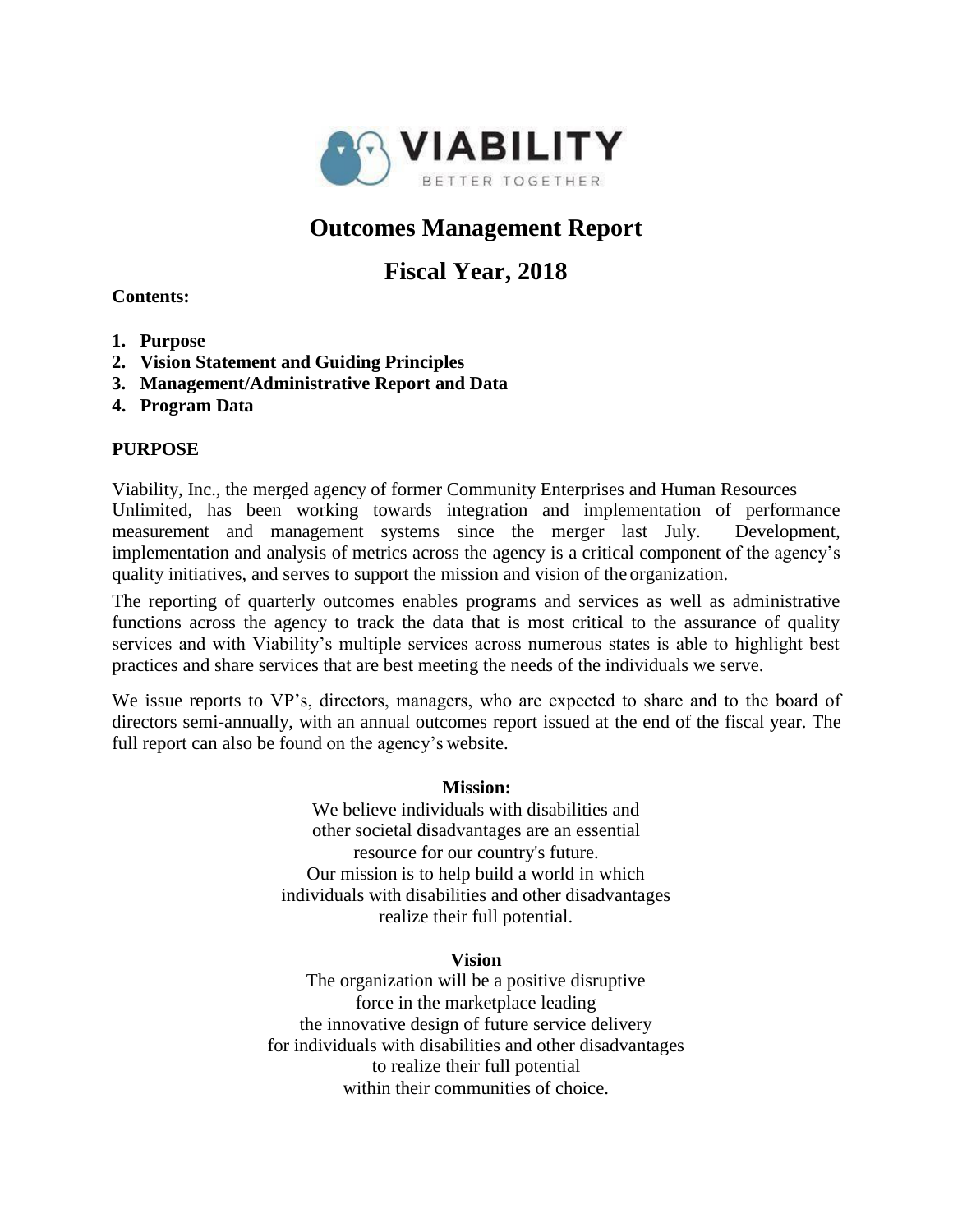# **Viability's Guiding Principles:**

## **We believe that our members are the driving force for everything we do…**

- We engage members in a positive, team focused manner, with an emphasis on supporting their desired outcomes and accomplishing their dreams.
- We empower members to make their own decisions and support risk taking as a means of growth.
- We create environments and systems that enhance the member's progress toward their goals.
- We seek feedback from members about our organization and utilize it to improve our services. We encourage members to be involved in hiring and to provide input on staff.

## **We believe our corporate integrity is unwavering….**

- We are dependable.
- We do what we are supposed to be doing to the best ofour ability.
- We follow the law, policies, procedures and standards.

# **We will demonstrate enthusiastic, positive energy and attitude…**

- We value teamwork and are positive rolemodels.
- We see problems as opportunities and take action.
- We make someone smile every day.
- We recognize the achievements of othersoften.

# **We believe in organizational and individual accountability…**

- We follow through with commitments, obligations and expectations of internal and external stakeholders.
- We communicate clearly, concisely and timely.

# **We believe that our strength lies in embracing our differences through a respectful, inclusive collaborative environment….**

- We actively seek out differences and unique talents.
- We are fully engaged and listen and respect all points ofview.

# **We believe in fostering a learning environment…**

- where each of us take responsibility to engage in personal and professional development, to grow, to improve, to share, to takechances.
- We leverage individual and organizational resources andtalent.

## **Management Report**

Viability, in its first year as a merged organization, provided services to over 3,400 individuals with disabilities and other disadvantages in the states of Massachusetts, Connecticut, New York, Rhode Island and Oklahoma. Of the individuals for whom we offered services, approximately 58% identified as white, 14% as Hispanic/Latino and 12% as African American/Black. 51% of individuals were between the ages of 18-40, and 41% between 41-65 years of age. The largest disability type that we served was the category of individuals with mental health conditions -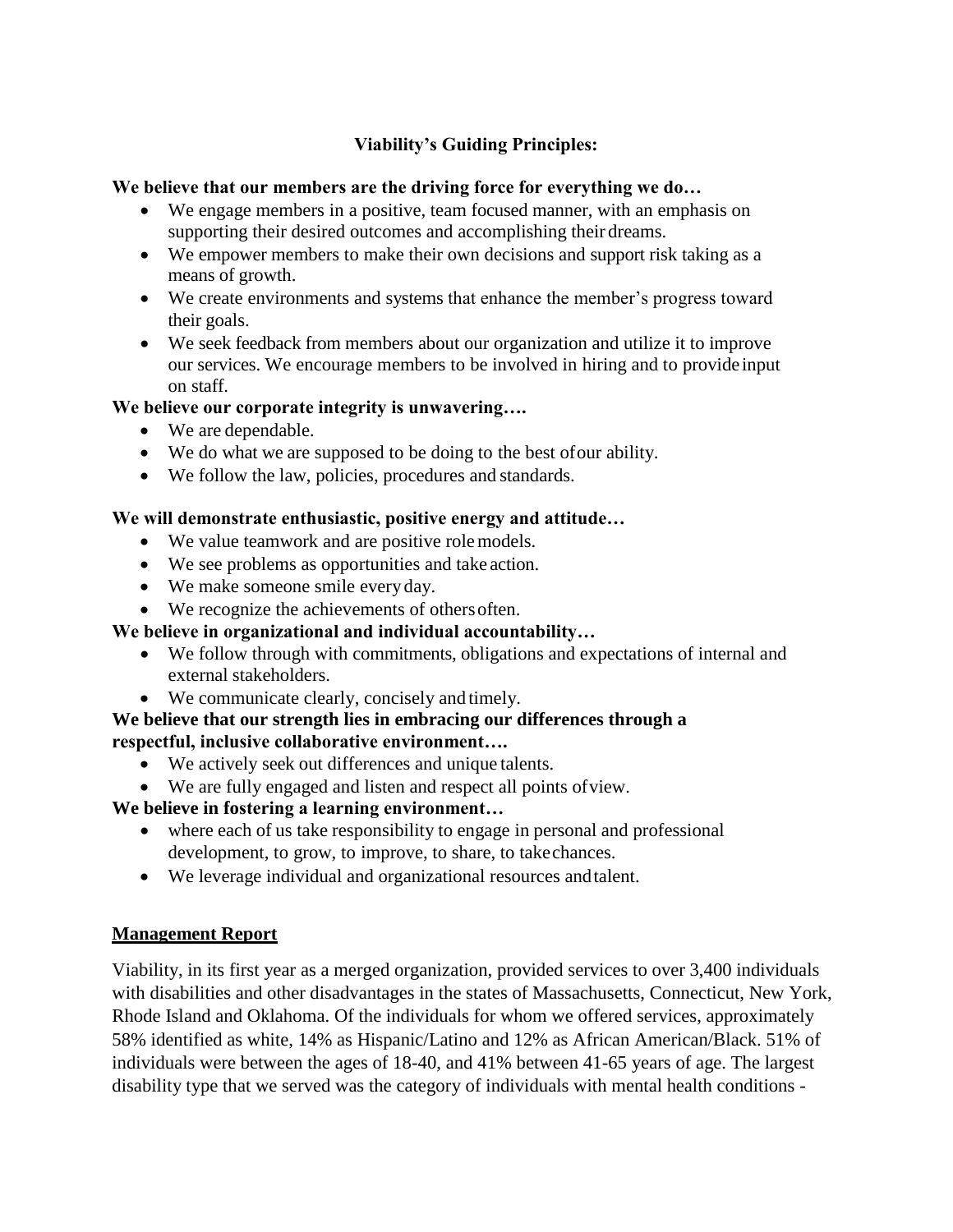31%, with developmental disabilities second at 24%. The trend from referrals sources continues to skew towards providing services to a younger population, which we expect to see continue during the next several years.

## **Viability Strategic Objectives and Results Fiscal Year 2018**

## **Financial Management**

**1.) To grow annual revenue by \$500,000 over Board approved budget for FY 2018.** FY 2018 Budget \$34,444,973 FY 2019 Budget \$36,115,083

Growth: **\$ 1,670,110** (See attached budget summary)

#### **2.) To ensure operating surplus of at least \$600,000 (pre bonus).**

| \$788,580   |
|-------------|
| \$303,040   |
| \$1,091,621 |
|             |
|             |

- **3.) To create the Foundation for VIABILITY (Nonprofit Supporting Organization).** Drafted bylaws, Continued objective to FY 2019
- 4.) **To generate at least \$350,000 in revenue through the Foundation events, campaigns, grants and launch. (not including investment gain or loss).** Continued with #3 to FY 2019

| Grants, Fundraising FY 2018            |             |
|----------------------------------------|-------------|
| <b>Golf Tournament Net</b>             | \$26,000    |
| <b>Westfield Foundation</b>            | \$<br>7,500 |
| Berkshire Private Staff Grant \$37,800 |             |
| CT Worker's Comp Trust                 | \$13,750    |
| <b>Scottish Games</b>                  | \$10,000    |
| <b>MA DDS Vehicle Grant</b>            | \$82,000    |
| NY DOL Grant                           | \$100,000   |
| Fundraising                            | \$13,455    |
|                                        | \$290,505   |

## **Workforce Development**

- Benefits package for 2018 established grounded in total rewards approach
- Employee education campaign including meetings and multi-modal communications and resource sharing
- Creation of new paid time off and retirement benefits plan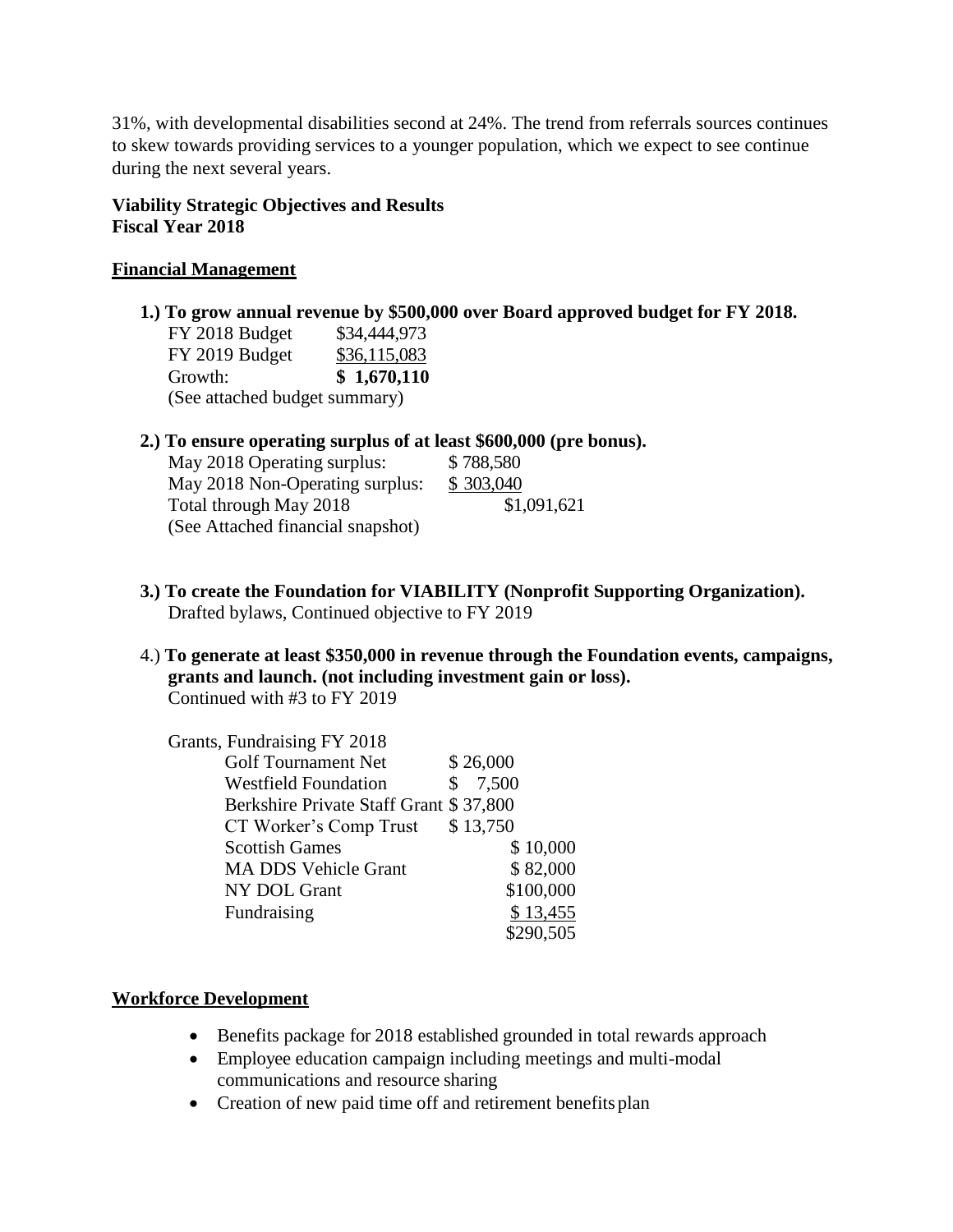- Created New Viability Employee Handbook
- ADP platform redesign to fully integrate system for all staff and members
- Analysis of pay for alignment and pay equity for non-exempt positions
- Developed new fully integrated Viability pay grade and compensation system.
- Salary Structures established with guidance from AIM's HR Solutions Division
- Alignment and integration of 500+ employees into Viability pay structure with base rate and 2 index scales based on geographical regions
- Pay Raise implemented and communicated

# **To develop Career Ladder and plan for advancement in all positions.**

- New role/job descriptions developed for all non-exempt positions
- Built and launched new Relias Learning Management System(LMS) platform integrating databases, policies, and practices from 2 organizations
- Provided employee and supervisory training on using the Relias LMS
- Training plans developed and modules assigned based on state and program operations
- Instituted new management training program (nuts  $&$  bolts) for supervisors
- Training and education of staff and directors on HR and ADP technology platforms, processes, and systems
- Created multiple job levels in each job grade

# **To create Viability's Employment Diversity and Inclusion program and double the Federal 503 employee compliance percentage of 7%.**

- Hired Employee Engagement and Diversity and Inclusion Director January 2018
- Director of Diversity at Walgreens mentored new DIEE
- Established Diversity and Inclusion goals for 2018
- Initial Employee D&I survey completed
- Office meetings were begun to discuss 503 and Disability Inclusion Note: Following the completion of the office meetings we anticipate a minimum of 12% of workforce identifying as a person with a disability

## **To become employer of choice throughout our service area as evident by inclusion in the Boston Globe top 100 places to work or similar recognition. Goal continued into 2019**

# **Operations**

- **1.) To create new organizational structure to manage current business by hiring Chief Operating Officer. Training, orienting and handing off relationships throughout the services areas. Evidenced by 6 month review after hire.**
	- New company formed on July 1, 2017
	- Organizational structure created by POD (Geography) July 2017
	- Management structure established
	- COO Hired January 2018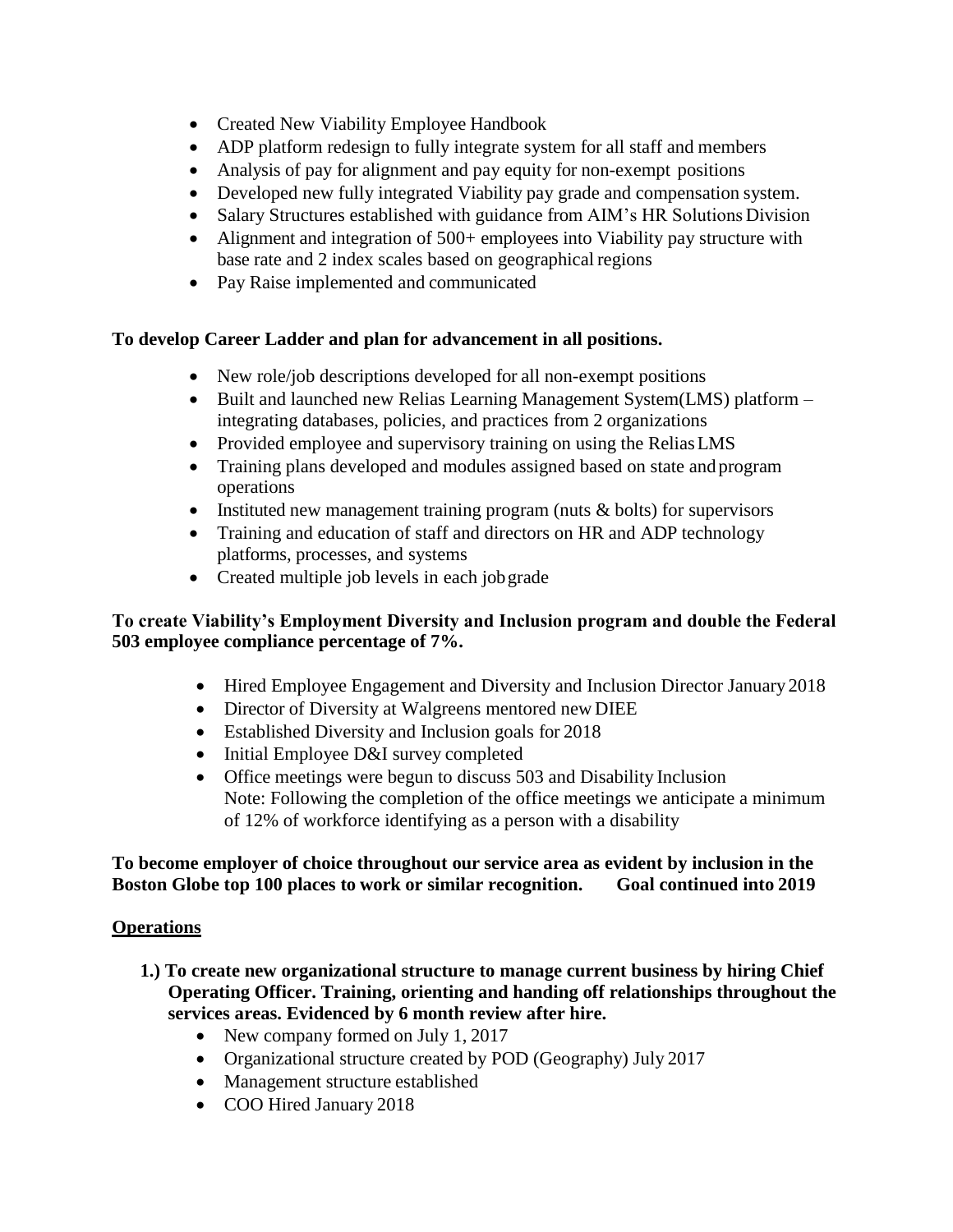- COO Six months goals established
- COO review scheduled, following CEO review
- **2.) To receive the maximum 2 year licensure from DDS Quality Review this year.** Viability received DDS MA License for 2 years

#### **3.) To receive the maximum 3 year accreditation from Clubhouse International Review of 3 clubhouses this year.**

Star Light in Northampton received 3 year accreditation Tradewinds in Southbridge received 3 year accreditation Lighthouse in Springfield received 3 year accreditation

#### **4.) Integration of HRU & CE into Viability:**

Thousands of transactions Hundreds of Contracts Every Company Policy All jobs Every system Every Vendor Every Funder New IT provider All technology and Electronic Health records

#### **Leadership**

- **1.) To present and represent Viability at regional and national conferences in States we are developing new programs.**
- Oklahoma APSE Conference, Norman OK Keynote • NY Alliance Annual Conference, Lake George NY Employment Session Source America Annual Conference, Indianapolis IN Attendee • Greater Kansas City MO. BLN 2 (CIS) Presentations with JW • NY Employment Summit, Saratoga Springs NY (CIS) Presentation
- National APSE Conference, Orlando FL. Booth (CIS) Recruitment

**2.) To develop in conjunction with Joe Wendover, Diversity Director for Walgreens, the Viability National Business Advisory Council, our national network, to facilitate JTPP growth and development.**

Founding members recruited:

- Tom Gustafson Sephora • Joe Wendover BOD
- Mark Senia Walgreens
- Don Trella Mohegan Sun
- Connie Orzech Advance Auto Parts
- 
- Carla Gaouette Viability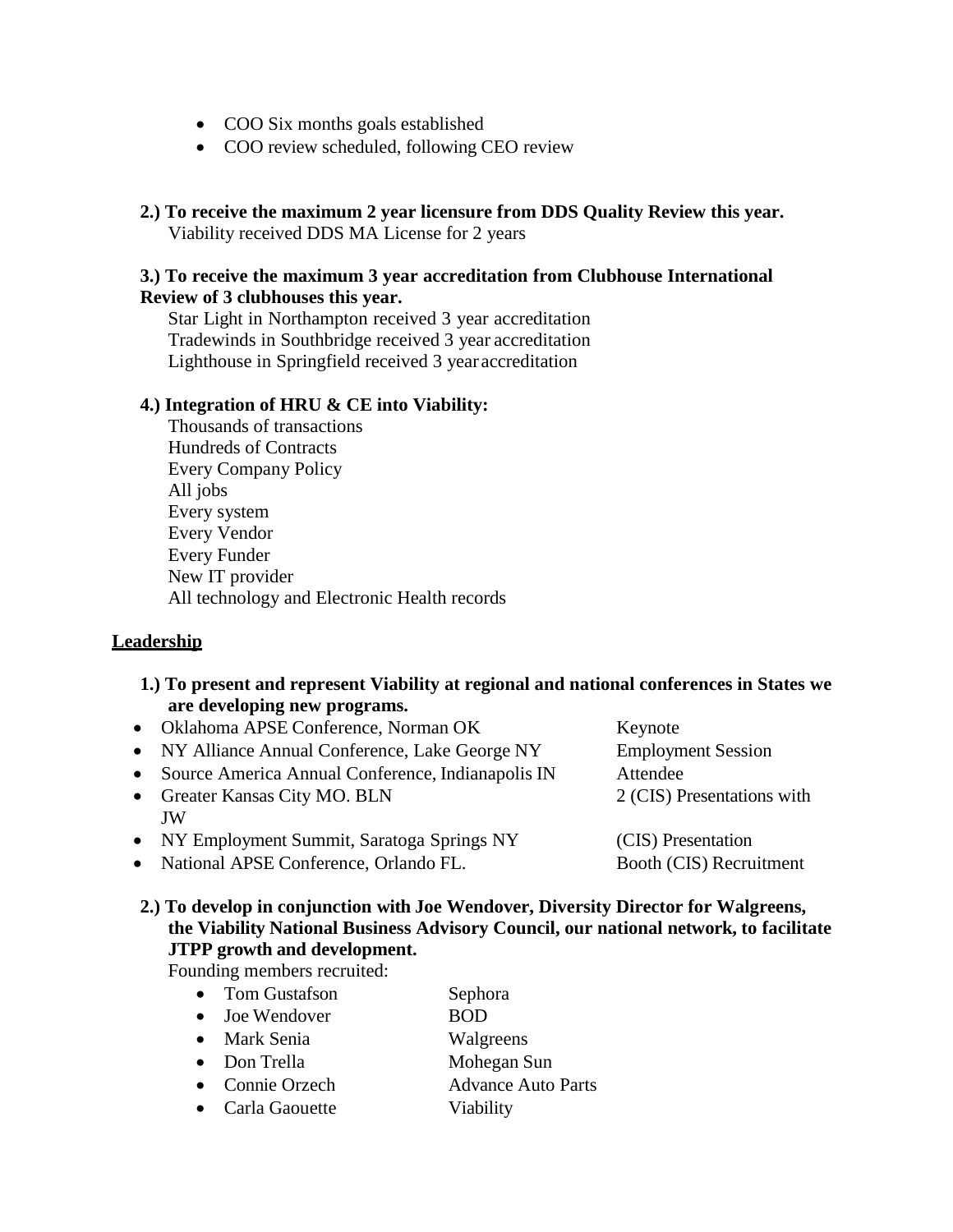| $\bullet$ Dick Venne | Viability |                                 |  |
|----------------------|-----------|---------------------------------|--|
| Randy Lewis          | NogWog    | (Advisor: former SVP Walgreens) |  |

#### 3.) **To create 3 Year Strategic Plan with Board and Chief Strategy Officer**.

- Strategic objectives established
- Board goals set
- 2018 goals created
- Plan created

#### **4.) To develop design and implement the internal and external communication plan branding Viability as the newly merged progressive Non-Profit of the future.**

- New Viability CIS video created.
- Viability Featured in Walgreens Video
- New web-site developed
- New marketing materials developed
- Numerous awards, events, anniversaries celebrated throughout the organization Examples:

Featured organization at Glasgow Lands Scottish games Forum House 30th anniversary event

DMH Frank Freeman award -Sue Smith 30 year employee

Viability golf tournament

Noreen Miller and Don Kozera Retirement celebrations

Merger launch media coverage, tours, celebrations

New signs, vehicle decals, letterhead and marketing brochures

• Communication and branding plan created

#### **New Opportunities and Growth**

1.) **To diversify funding through merger, acquisition or affiliation with an autism service.**

Affiliation agreement negotiated with the Fields Center: Jennifer Bogin, Principal.

- Initial assessment completed of all current Viability Autism services
- Affiliation includes;

Fields center locating at Forum House 3rd floor

Co-branding Viability along with the Fields Center (Better Together) Building services together such as:

Create Autism Day Habilitation Services Develop Autism "Clubhouse" program model Staff development curriculum created for direct care workers Certification program established for direct care staff Supervise Director of Viability's Behavioral Services leading to certification in Autism Services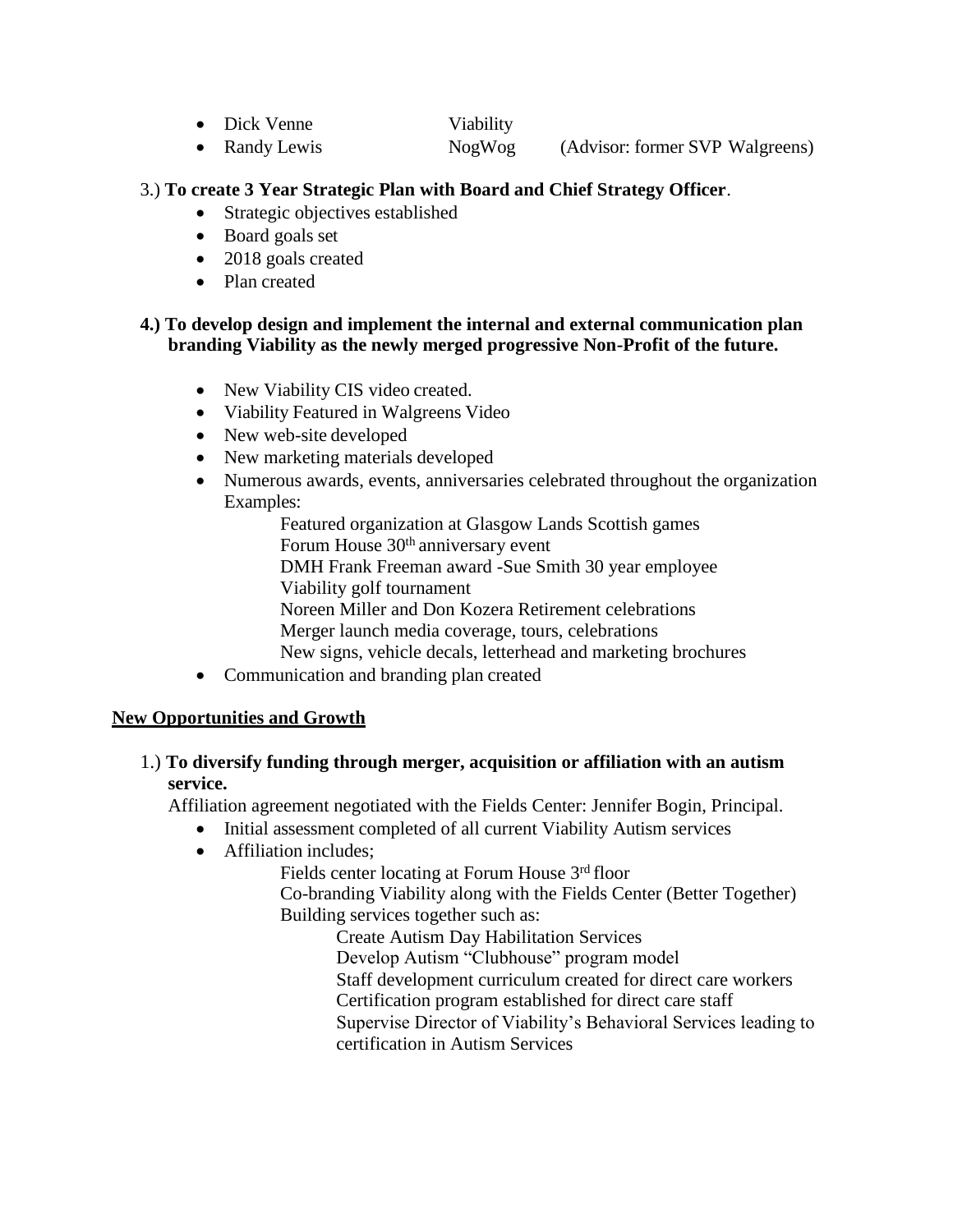- 2.) **To replicate our JTPP model with additional corporations in our current service space including signed MOU's with at least 3 new businesses (Ex's: CVS, Amazon, MGM, Boston Scientific, Walgreens retail in Western MA and Long Island New York).**
	- CVS signed MOU agreement and our first class of 5 completed in Woonsocket RI Distribution Center.
	- Walgreens REDI program launched in Long Island through a DOL grantof \$100,000.
	- Boston Scientific MOU signed with 8 placements made in their call center and distribution center.
	- Travelers Insurance MOU signed, program launched with 22 members trained, with 20 hired to date.

## 3.) **To increase market share in current service areas by 3%.**

- Growth of 4.8% (See attached Budget summary for growth by POD (Area)
- Worked with CSO and Sr. VP to expand consulting business through Corporate Inclusion Solutions
- Developed Business Evaluation system to evaluate and respond to growthand replication opportunities

# 4.) **To develop new State or National set aside contracts exceeding \$100,000.**

• Oklahoma State Use contracts grew from \$137,196 to \$276,010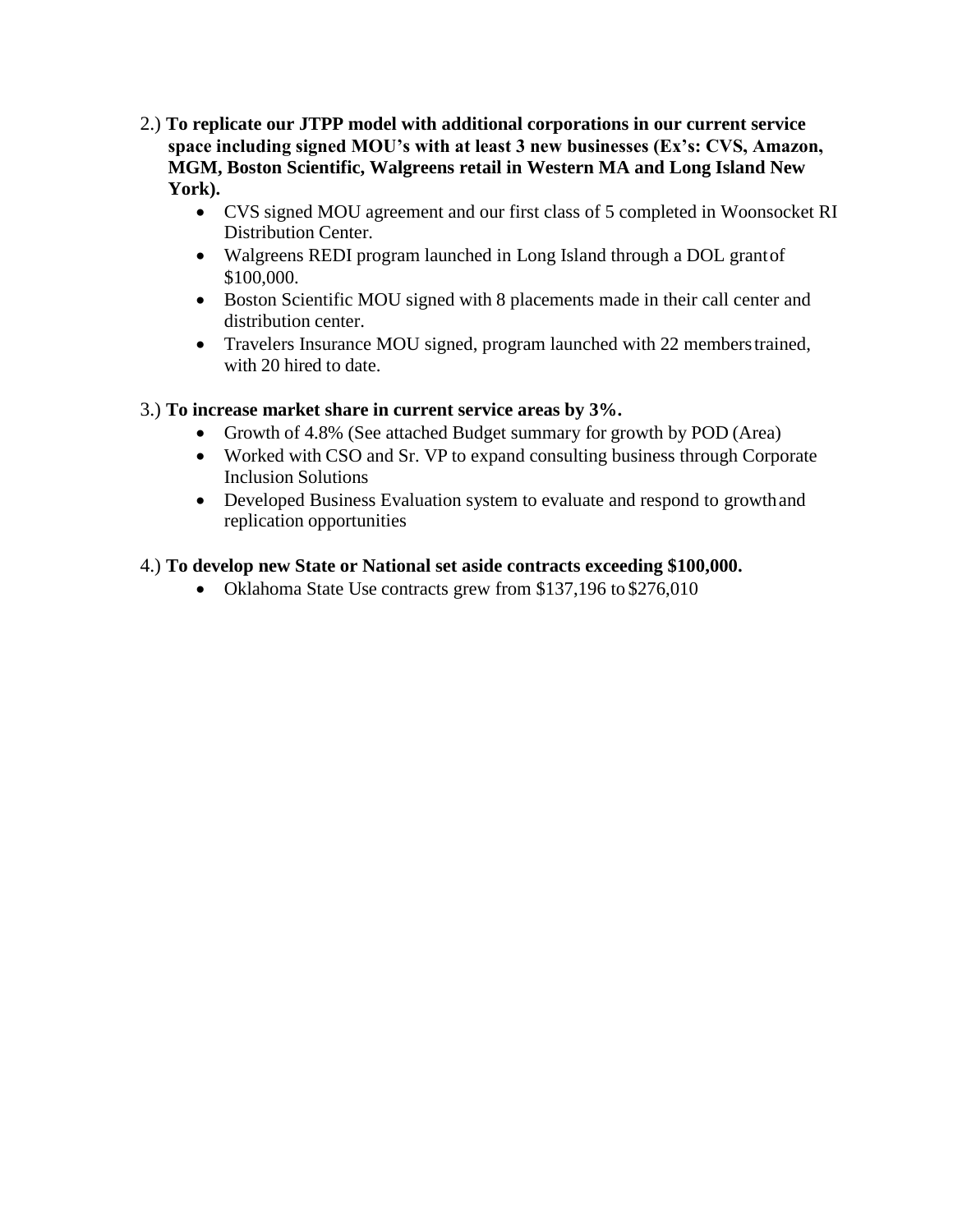# Viability Inc.

# Income Statement

#### YTD as of5/31/2018

| POD                         | $\cdots$ : LotalRevellue> ••• F - •••• Variance                                                                     | <b>Total Expense</b>           | Variance                  | IET SURPLUS/(DEFICI'.f : - - Variance                              |
|-----------------------------|---------------------------------------------------------------------------------------------------------------------|--------------------------------|---------------------------|--------------------------------------------------------------------|
|                             | <u>Budi'ei &gt; <math>F_b</math> )ss.</u><br>$\underline{V}$ , <u>0:t/</u><br><u>Actuar&lt;_<l< u=""></l<></u>      | <b>Budget</b><br><u>Actual</u> | <b>SS</b><br>$\%$         | <u>Budget</u> $\cdot$   $\cdot \cdot \cdot$ \$\$<br>$\%$<br>Actual |
|                             |                                                                                                                     |                                |                           |                                                                    |
|                             |                                                                                                                     |                                |                           |                                                                    |
| Eastern Mass                | $(3.06:360)$ $\mid$ $\mid$ $\mid$ 12% II<br>2:30:1.084:1<br>6094441                                                 | 2.411.733<br>2,538,510         | (126.776)1<br>$-5\%$      | $(108.65011 < 10.934 \cdot L < 119 - 884)$ - 253%                  |
| Worcester                   | 1,500;326<br>$\therefore$ /1 667;586 C (i:67a6 <i) al0%?<br=""><math>\ddotsc</math></i)>                            | 1,314,629<br>1,440,553         | (125, 24)<br>$-9\%$       | $185.697 \le 227.0331$ (41.336JI <18%)                             |
| <b>Berkshires</b>           | 1.925:381 <b>-l</b><br>$19H$ :tsr $+$<br>14.004 $lt\frac{1}{6}$                                                     | .890.725<br>1,862,365          | 2s.360<br>$2\%$           | $34,656$ $\leq 48,8161$<br>$-29%$<br>t⊥u6o>l                       |
| Hampden                     | $68:536$ co% /ti $-4.214.199$ .<br>:14:610.604L<br>$<$ t4(6ot:0681                                                  | 14,212,8s6                     | .313<br>$\cdot \cdot 0\%$ | $1456,406$ 1 < 389.,182 I $\sim$ > 67.231 L7%                      |
| New York                    | $(137498)$ <sup><math>\degree</math></sup> Af7%<br>635 66 F<br>'768~167f                                            | 749 63<br>615.798              | $(133, 465)!$ . 18%       | $967L$ $**$<br>$19.8711$ $- 18.904$ .                              |
| Oklahoma                    | 1\\$38':414c' < //:{f96o:428 'i/. '.122 01'4 \.\pm. 6%'.                                                            | 1,960,031                      | 15,804<br>$-1\%$          |                                                                    |
|                             | <u>no::1 n 1s::::u:t:111:31</u> 1-1<br><b>t</b> ;Soo:;so6,'-                                                        | 1,191;933                      | 9%<br>(156:273)           |                                                                    |
| CT/RI                       | 4f990J5:i8h ::•is:11o:zsz:1>- <t1?1ss11 :3ojj:<math="">\Box \cdot4.916.910]</t1?1ss11>                              | 5,131.1u                       | $-4%$<br>(220, 803)       | r7:.:;c:7\ff7<br>$32:569$ I $\cdot$ 41.048.1126%                   |
| <b>Business Development</b> | $-t!$ '787 $i$ 63(/Yi·                                                                                              | 573.667                        | 198,731<br>35%            | $\cdot$ $\cdot$ 15.565<br>$93\%$ .                                 |
| M&G                         | 100,200/                                                                                                            |                                | 55,821<br>O%              | $\sigma v$<br><u>, 22:385</u>                                      |
|                             |                                                                                                                     |                                |                           |                                                                    |
| <b>Total Viability</b>      | • $30:558:680 \cdot \text{F}:c,31',470';948'V: (912a68)IL ::3 \cdot \frac{1}{4}$ $29.770,099$ . 30.66,919 (496.820) |                                | $-2\%$                    | $1s8,5s0$ $1 \ge 1$ ; 204, 0 8   $\bullet$ (4ts. 448 $>$ ]<br>35%  |
| Non-Op Gains                |                                                                                                                     |                                |                           | 303,040                                                            |
| Total Op/Non-Op             |                                                                                                                     |                                |                           | 1.091,621                                                          |
|                             |                                                                                                                     |                                |                           |                                                                    |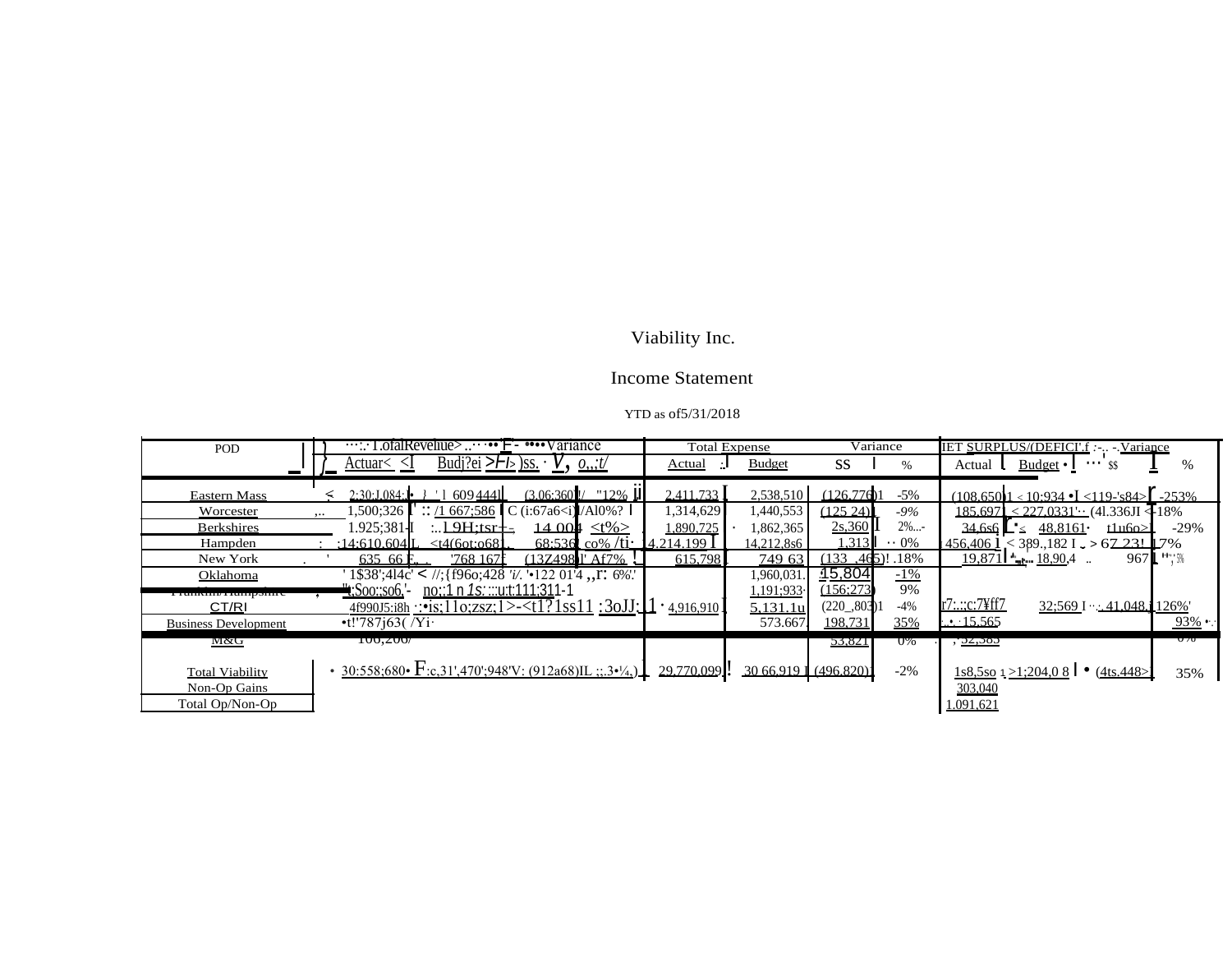#### **FY19 Revenue Budget and Proforma**

|                            | BOD 9/6/17       |               |                |                      |
|----------------------------|------------------|---------------|----------------|----------------------|
|                            |                  | <b>FY 19</b>  |                |                      |
|                            | FY18 Budget      | <b>Budget</b> | % Total Budget | <b>Budget Growth</b> |
| <b>Berkshire</b>           | 2,085,492        | 2,325,417     | 6.4%           | 11.5%                |
| Franklin/Hampshire         | 2,158,340        | 2,254,167     | 6.2%           | 4.4%                 |
| Worcester                  | 1,819,942        | 1,791,293     | 5.0%           | $-1.6%$              |
| Eastern MA                 | 2,846,666        | 2,755,135     | 7.6%           | $-3.2%$              |
| Hampden                    | 16,574,577       | 16,963,584    | 47.0%          | 2.3%                 |
| <b>Massachusetts Total</b> | 25,485,017       | 26,089,596    | 72.2%          | 2.4%                 |
|                            |                  |               |                |                      |
| CT/RI Region 1             | 1,580,997        | 1,178,907     | 3.3%           | $-25.4%$             |
| CT/RI Region 2             | 744,202          | 818,095       | 2.3%           | 9.9%                 |
| <b>East Hartford</b>       | 1,453,604        | 1,657,032     | 4.6%           | 14.0%                |
| Windsor                    | 1,861,504        | 2,114,389     | 5.9%           | 13.6%                |
| <b>Connecticut Total</b>   | 5,640,307        | 5,768,423     | 16.0%          | 2.3%                 |
|                            |                  |               |                |                      |
| <b>New York Total</b>      | 838,000          | 895,600       | 2.5%           | 6.9%                 |
|                            |                  |               |                |                      |
| <b>Oklahoma Total</b>      | 2,138,649        | 2,309,464     | 6.4%           | 8.0%                 |
|                            |                  |               |                |                      |
| <b>Business</b>            |                  |               |                |                      |
| <b>Development</b>         | 261,000          | 370,000       | 1.0%           | 41.8%                |
|                            |                  |               |                |                      |
| <b>Fundraising</b>         | 82,000           | 82,000        | 0.2%           | $0.0\%$              |
| <b>DOT</b> Grant           | $\boldsymbol{0}$ | 600,000       | 1.7%           | 100.0%               |
|                            |                  |               |                |                      |
| <b>Viability Total</b>     | 34,444,973       | 36,115,083    | 100.0%         | 4.8%                 |

#### **Technology:**

The Technology team worked this year to get all staff transitioned to one Viability cloud-based system and off the two former legacy systems. New Viability email accounts went into effect in the 2<sup>nd</sup> quarter, and all staff transitioned to the new system as of the end of the year. All equipment now is at our secure climate controlled server room at our Brookdale location. The main servers were all replaced and the SAN was enhanced to full capacity. The primary internet feed was also upgraded. Legacy networks will be sunset in early FY19 along with an update of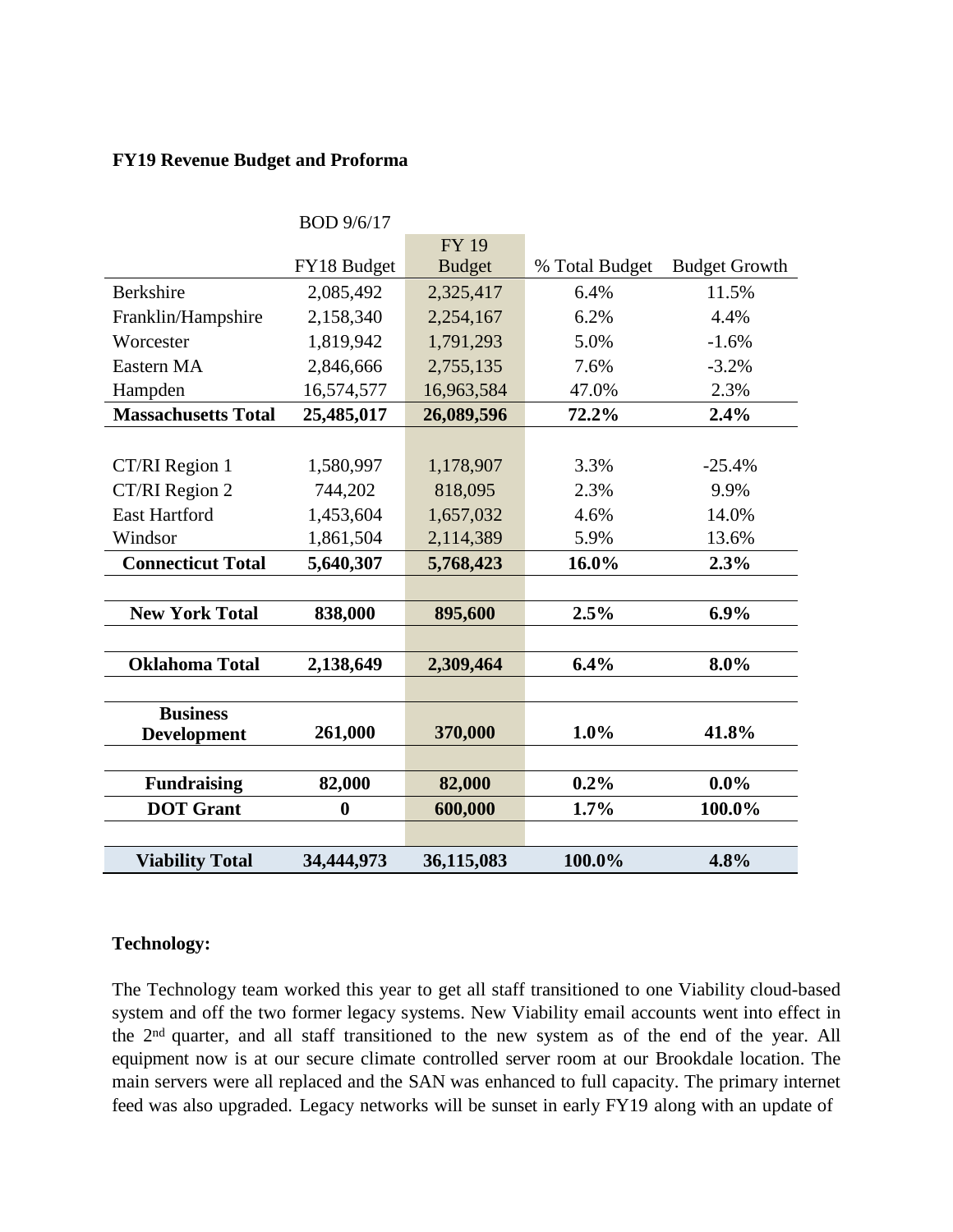firewalls in all offices by the end of FY19. Support has been enhanced with the addition of another tech and through leveraging of the facilities team for remote fixes as needed. Credible, our Electronic Client Record system, has been rolled out to all offices and continues to grow as our core system for client/member management.

## **Facilities:**

The Facilities team has been focused mostly on break/fix items with a few larger projects accomplished. The Gales Ferry office was re-envisioned with a new layout and fresh paint and carpeting. The Greenfield office was painted, and work done to spruce up the space. Our Holyoke building had new windows installed on the front façade and fresh cove baseboard installed on two floors. In addition, we helped support some of our Clubhouses in their efforts to refresh their spaces with new paint and new carpeting/fixtures as needed. The team continues to work with program management in the sourcing of new facilities for our Holyoke, MA and Windsor, CT employment programs.

Our efforts to manage tasks were augmented by the purchase of a new maintenance database. The system has allowed us to enter ongoing maintenance items as well which will help to keep us on track going forward and better prepare us for future facility upgrades, especially to core systems.

We partnered with our insurance agent to have their Safety Expert review all of our spaces and provide guidance on enhancements. The reviews were very positive with minor recommendations that were quickly implemented.

#### **Risk Management**:

Viability entered into an arrangement with a large regional brokerage firm to review its insurance portfolio for all lines of business and seek comprehensive coverage for the best value. In addition to obtaining coverage for adverse events, Viability conducted a risk assessment to identify areas of risk exposure and determine policies, procedures and programs to mitigate the identified risks. Viability integrated and revised numerous policies and procedures and provided training to all employees. The company established a Health and Safety Committee, Human Rights Committee and Compliance Committee to review incidents to review incidents and implement interventions to mitigate risks.

#### **Human Resources:**

This first year as a newly merged agency saw tremendous movement, both in terms of promotional opportunities for employees, but also in turnover across the agency. Forty four employees were promoted, reflecting a positive benefit of a larger agency with more career opportunities. 20 new employees were hired as a result of staff referrals The turnover rate was calculated at 26%, and the average length of service for all employees is 5.7 years. 11 employees took advantage of the organization's tuition reimbursement this year While the promotions were a significant benefit to the agency, the number of separations is one which bears further analysis. Viability's HR department is sending out exit surveys to those employees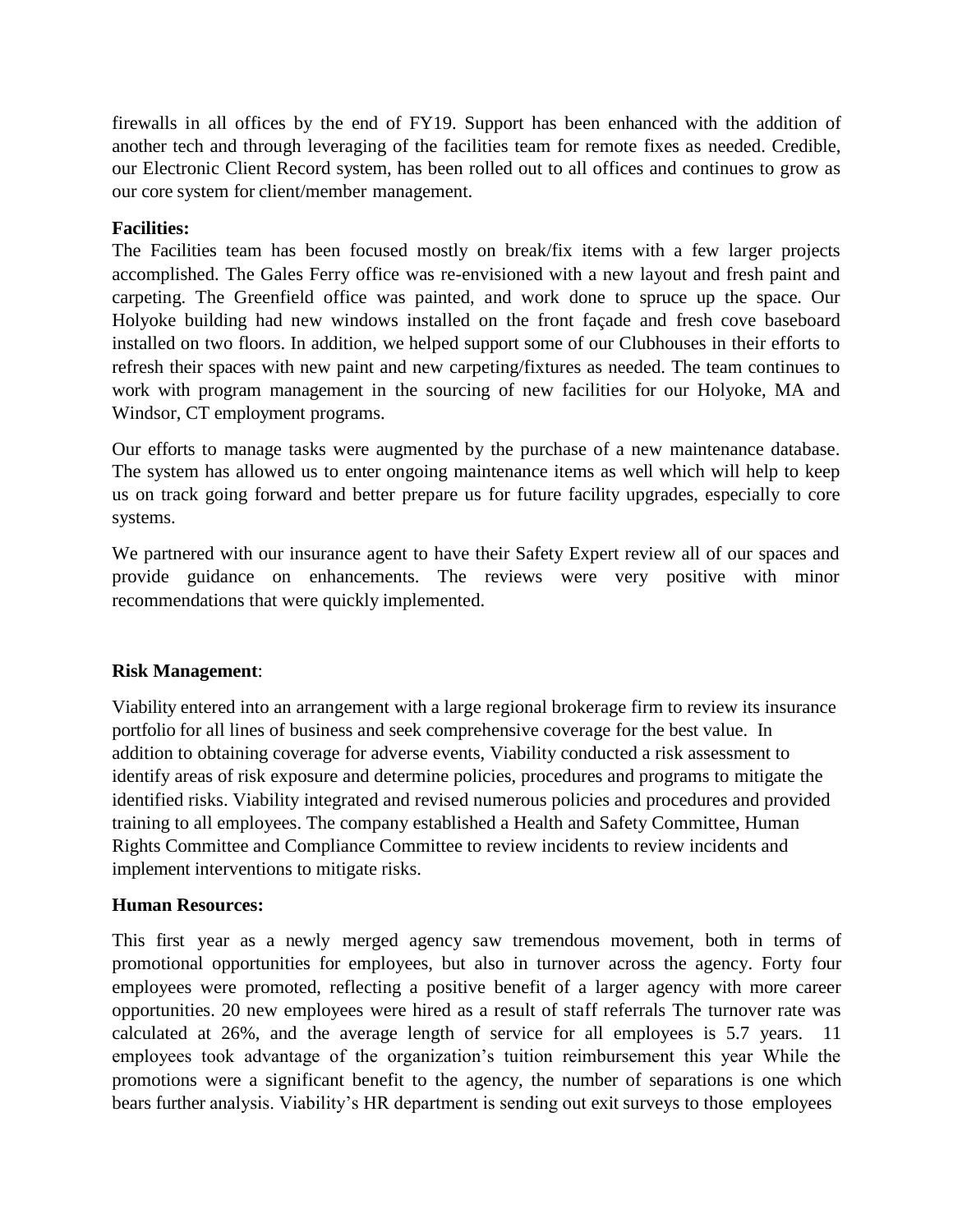who left during the last quarter of the fiscal year in an effort to obtain additional information about their reasons for leaving. Exit Interviews will continue during fiscal year 2019 for all separated employees. In addition, plans are in place to implement Stay Interview to drive efforts at being an employer of choice..

# **Summary of 2018 Workers Compensation Claims**

For 2018 Fiscal Year, Viability has had 71 workers compensation claims for the year. Of those claims, 22 have resulted in lost time (265+ days) and 9 have resulted in restrictions and/or modifications to job duties (50+ days). Of these injuries, 11 of them were members working in various settings but 4 were working out of 1 program.

# **Claims by Injury Type:**

There were 22 staff injuries that were results of interactions with members.

There were 18 Slip and Fall (One did not fall) Incidents, 11 of which occurred between 12/11/17 and 2/20/18 and were due to weather conditions.

5 employees were injured as results of Trip and Falls.

4 Injuries were caused by employees lifting heavy objects, resulting in 2 back injuries and 1 knee injury.

There were 6 Crushing injuries, resulting from various sources (wheelchairs over feet and between hands in doors, lifting/moving objects, faulty equipment

## **Claims by Program:**

23 different programs accounted for the 71 claims filed during the year. 42 of the claims came from 5 programs, ranging from 4-11 claims between them. Three Programs had 3 staff injuries, 5 programs had 2, and 10 programs had 1 claim.

## **Actions:**

- 1. Create training and implement preventative measures for icy conditions, in order to reduce the slip and falls due to winter weather.
- 2. Require programs should to review their de-escalation/restraint trainings to ensure staff are using techniques to keep the members and themselves safe in high risk situations.
- 3. Install safety signs near tight areas where staff may be transporting/moving members who are in wheelchairs, to reduce several crushing incidents from staff being in tight areas.

# **Health and Safety:**

The Vice President of Quality and Vice President of Human Resources collaborated and solicited input from key stakeholders to revise and improved safety program, protocols and procedures. The agency's newly restructured Health and Safety Council began meeting as a new group in the spring of the fiscal year. This team worked on updating their systems within their programs and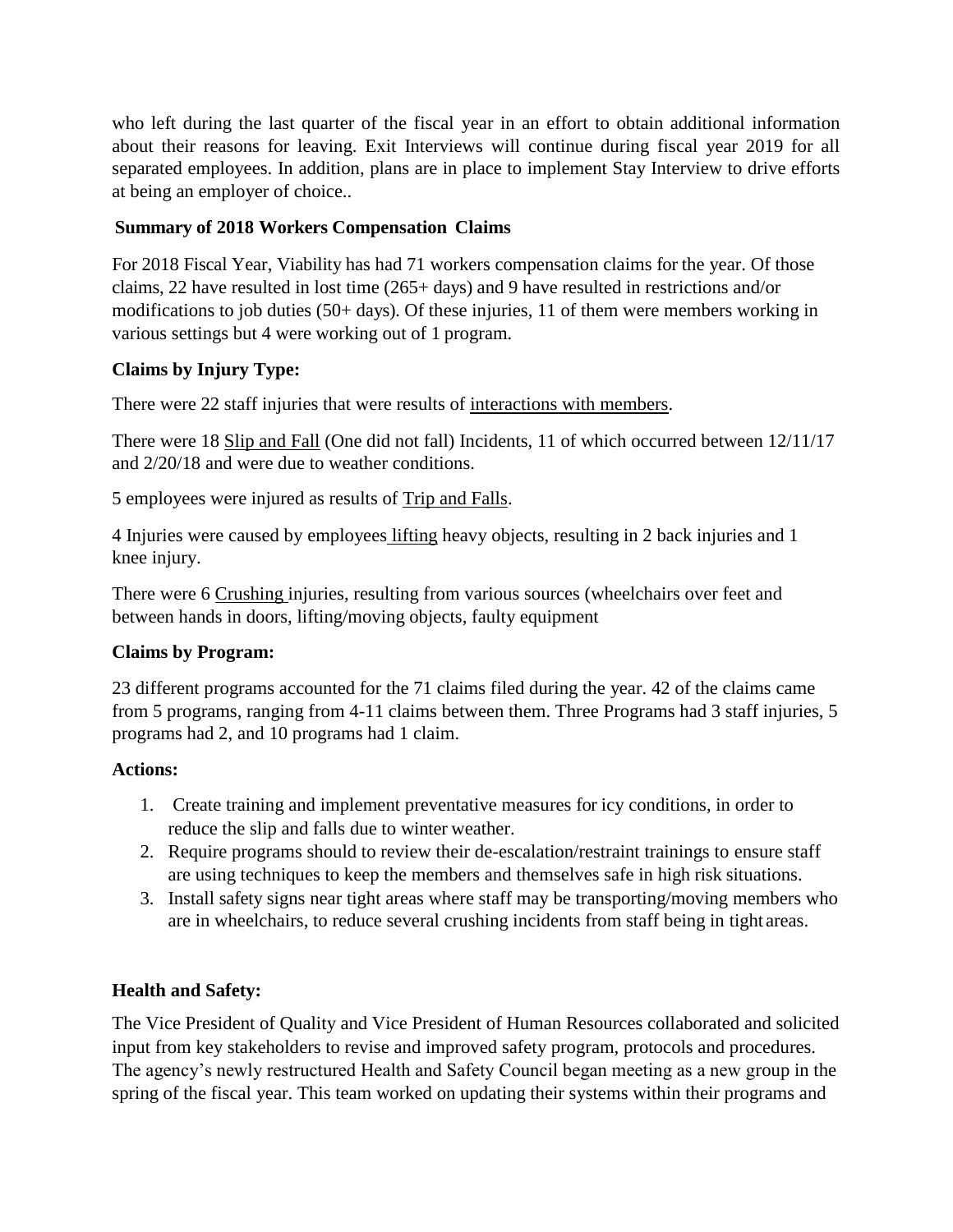supported one another in becoming proficient in their roles. Many Health and Safety Officers from each of the two former agencies continued in their roles and kept up to date on the required health and safety trainings, drills and inspections, however, there were a number of new staff appointed to these roles. The Vice President, Quality, met individually with several programs to review the roles of these officers, stress the importance of creating a safety culture and assist in their learning and application in their programs. The agency tracks all program activities and established a [safety@viability.org](mailto:safety@viability.org) mailbox where copies of all activities are sent for documentation. The Health and Safety Council reviews and makes recommendations and suggestions in the following areas:

Safety First Reports – the agency's method to ensure safe driving of all utilizing the agency's vehicles

GPS Alerts were used in some agency vehicles as an added safety measure and opportunity for coaching drivers in safe driving practices

Worker's compensation reports – a summary of all worker's compensation reports is reviewed and recommendations made with respect to trends or issues identified. (highlighted in human resource section)

Member accident/injury reports: these reports continue to be refined in terms of how and where the organization tracks and analyzes. During the upcoming fiscal year, all will eventually be put into the Credible database for consistent tracking, however, during this fiscal year there was a hybrid where some were brought to the committee for review while others were not identified for review.

Health and Safety training curriculum was established to include Relias online training modules and in-person trainings.

|  |  |  |  |  |  | <b>FY'18 Incident Report Analysis for Connecticut</b> |
|--|--|--|--|--|--|-------------------------------------------------------|
|--|--|--|--|--|--|-------------------------------------------------------|

| <b>Total Number of Incidents:</b>               | 133                                                                          |               |
|-------------------------------------------------|------------------------------------------------------------------------------|---------------|
| <b>Total Number by Service Location:</b>        | <b>East Hartford</b><br><b>Gales Ferry</b><br><b>Windsor</b><br><b>JTPP:</b> | 36<br>4<br>90 |
|                                                 | <b>Walgreens</b> (1)<br><b>GHIP</b><br>Mohegan Sun (1)                       | $\mathcal{R}$ |
| <b>Total Number by Major Funding</b><br>Source: | <b>DMH</b>                                                                   | $\theta$      |
|                                                 | DDS                                                                          | 130           |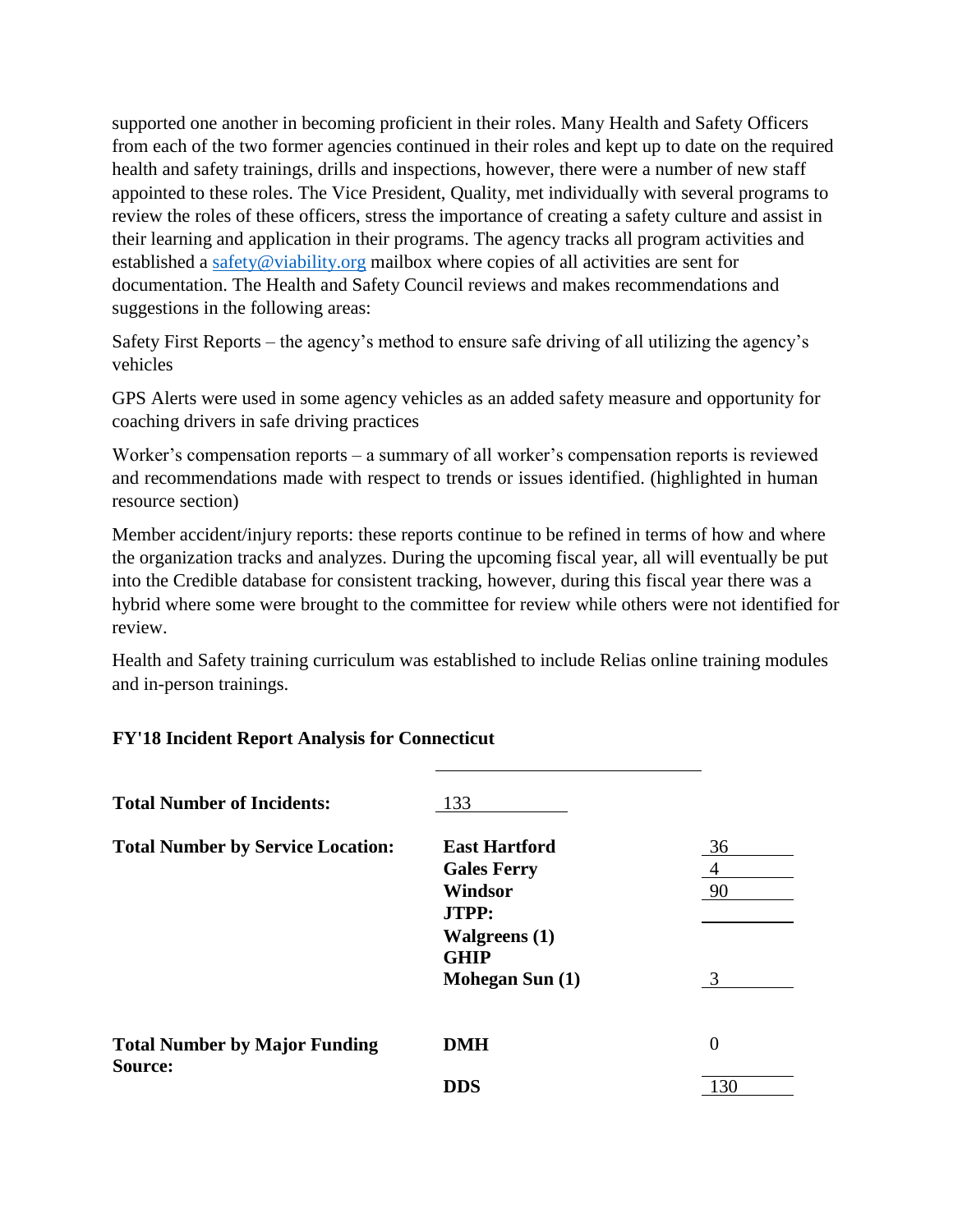|                                            | <b>BRS</b>                           |        |
|--------------------------------------------|--------------------------------------|--------|
|                                            | <b>DCF</b>                           |        |
|                                            | Other (please specify)               |        |
| <b>Total Number by Nature of Incident:</b> | <b>Accidents (no fault)</b>          | 10     |
|                                            | Accidents with injury (no            |        |
|                                            | fault)                               | 8      |
|                                            | Injury (client to client)            |        |
|                                            | <b>Behavioral (client to client)</b> | 5      |
|                                            | <b>Behavioral (client to staff)</b>  | $\tau$ |
|                                            | <b>Behavioral</b> (self)             | 17     |
|                                            | <b>Behavioral (other)</b>            | 25     |
|                                            | <b>Police Involvement</b>            | 8      |
|                                            | <b>Emergency Room</b>                |        |
|                                            | <b>Restraint</b>                     | 6      |
|                                            | <b>AWOL/Missing Person</b>           | 13     |
|                                            | <b>Aggressor Physical Alleged</b>    | 11     |
|                                            | Other (please specify)               | 18     |
|                                            | Medical response, car accidents,     |        |
|                                            | food consistency, choking,           |        |
|                                            | public sexual behavior               |        |

## **Total number of Incidents compared to Total Number in FY'17:**

In FY'17 there was a total of 155 incidents. In FY'18 there was a reduction in incidents with a total of 133 for the fiscal year.

#### **Rationale for Increase/Decrease:**

Programs reported a decrease in incidents of 15% over FY'17. There was a reduction in accidents with injury no fault including falls by 42%. Programs have discharged several individuals with significant fall risk and ambulation difficulties because they required a higher level of medical care. The Windsor program worked with the funding source to discharge individuals from the program who were not appropriate for their employment program resulting in a reduction of 35% in restraints used. Emergency room visits were reduced by 33% however there was an increase in incidents of medical attention required listed in the other category particularly when individuals refused medical attention for non life-threatening issues. There was an increase in AWOL incidents. The majority of the AWOL incidents are attributed to two individuals', one with a behavior support plan that requires a call to the police even if staff did not lose sight of the individual and the other who was not a good match for the program and discharged.

#### **Patterns/Trends Identified for Connecticut:**

Trends and observations in FY' 18: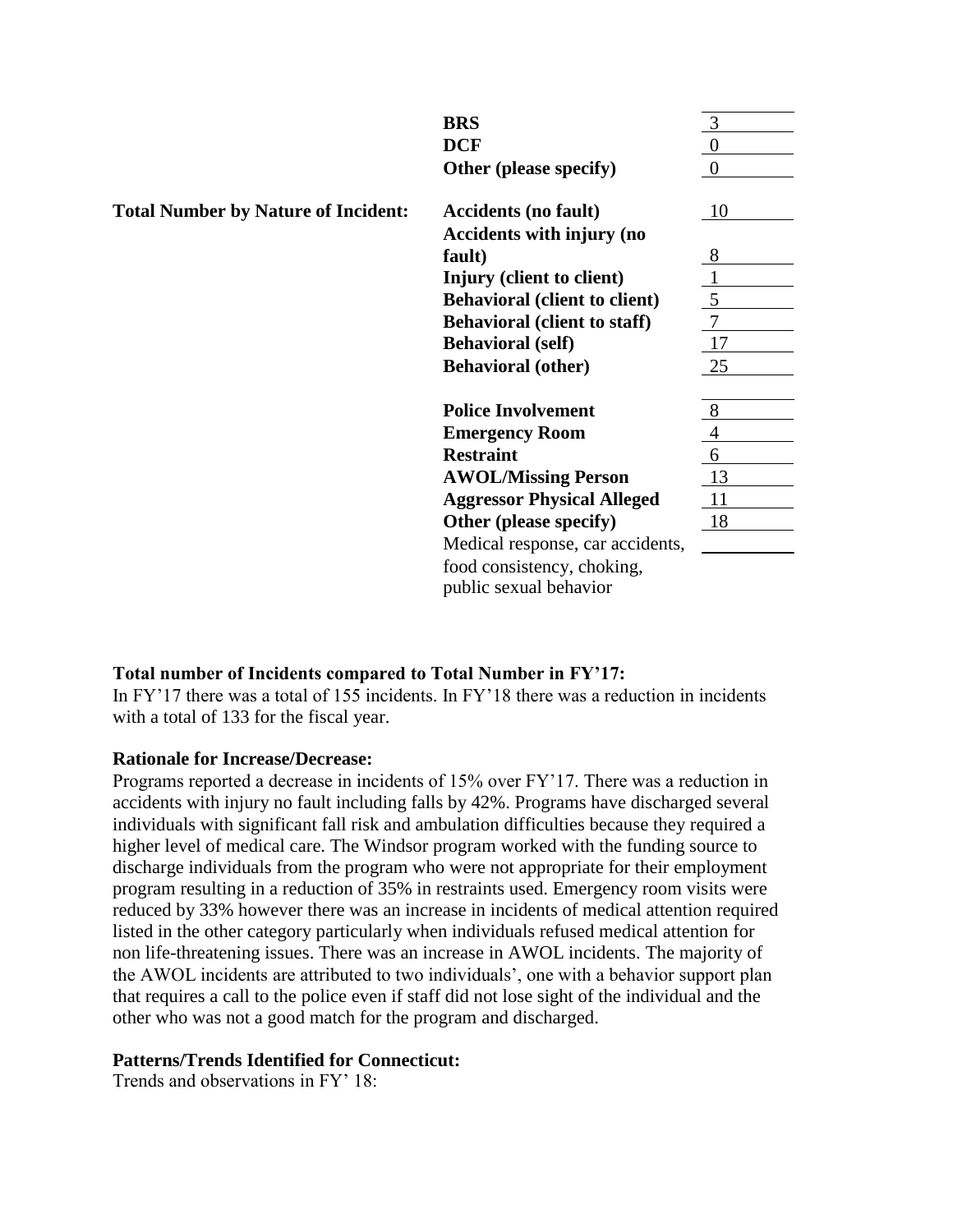- There was a 42% reduction in Accidents with Injury No Fault including falls which can be attributed to the retirement of aging participants with significant ambulation and balance issues.
- The Windsor program worked with the teams of individuals with severe behavior issues that made them inappropriate for an employment program therefore reducing the number of restraints used.
- Behavior Support Plans continue to require documentation of individuals who walk away from the program but remain in staff sight as AWOL increasing the number of AWOL incidents.
- There was an increase in participants refusing medical treatment for non lifethreatening issues that were documented in the category other. This resulted in a reduction of incident reports relating to medical treatment.

#### **Summary and Analysis of Agency Surveys:**

During the summer of 2018 surveys were administered to three different stakeholder groups: external customers, employers -our business partners, and our program members. Surveys to both external customers and employers were provided both through a web link to survey monkey or in person or by mail with a self addressed stamped return envelope submitted the Quality Department at Viability. The analysis of the survey results are below:

#### **External Customer Survey:**

Viability received 185 responses to this survey, which was given to family members/guardians, providers, service coordinators/case managers, funders. The majority of the responses – 46%, were from customers who are involved with our employment services, 17% with involvement with community living services, 8% our clubhouses and 28% our day services. The highest number of responses came from Hampden County area, with 71 responses. Our Eastern MA customer base returned 34 surveys, CT,12. We received 6 responses from the Berkshires, four from Rhode Island and two from Oklahoma. 29 of the respondents were parents/guardians, an 23% were service coordinators/case managers, with 16% providers and 9% our funders. A Summary of the results with the most positive responses noting superior, above average and satisfactory separately as well as together are noted below:

- Respects individual rights -- 47% superior, 28% above average, 21% satisfactory Total  $-96%$
- The program/service assists individuals in building their skills: 30% superior, 28% above average, 27% satisfactory -- Total 85%
- Respects individual preferences -- 36% superior, 31% above average, 25% satisfactory Total  $-92%$
- The program/service assists in setting and achieving goals 31% superior, 27% above average, 27% satisfactory – Total 85%
- The program welcomes and embraces diverse cultures 37% superior, 27% above average, 21% satisfactory – Total 85%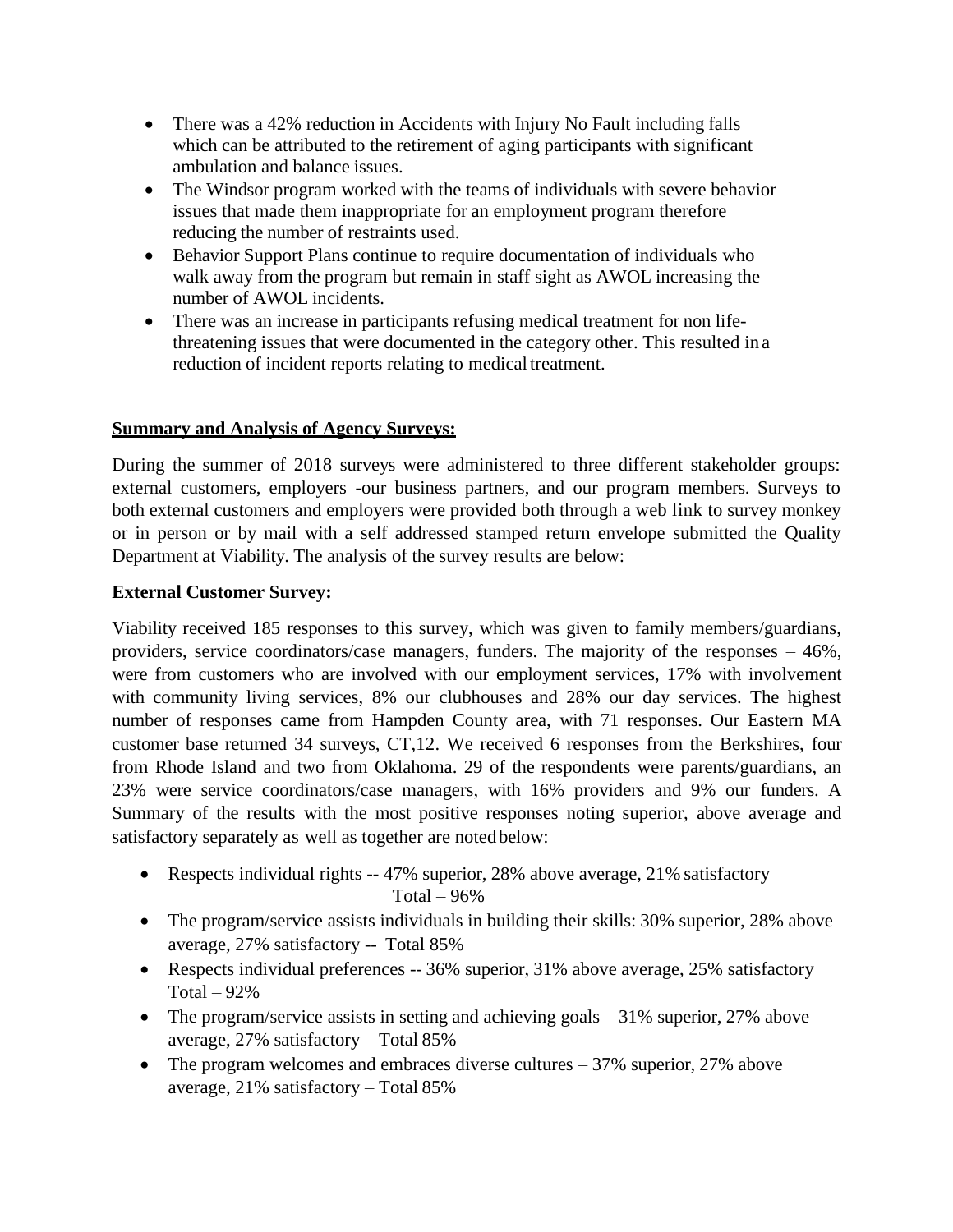• The overall quality of Viability services – 31% superior, 29% above average, 29% satisfactory – Total 89%

When respondents were asked to rate the quality of the agency's employment services, the responses were:

- The variety of employment opportunities suit individual's skills  $-17\%$  superior, 25% above average, 28% satisfactory, 9% fair or poor – Total 70%
- Viability effectively assists individuals in building their job skills superior 16%, above average 32%, satisfactory 20% - Total 68%
- Employment opportunities were offered in a timely manner Superior 16%, above average 22%, satisfactory 22% - Total 60%
- All responses to questions related to staff and management responsiveness rated high 86% or above

# **Overall satisfaction with program services – Total 86%**

## **Overall satisfaction with employment services – Total 71%**

**Summary:** while the responses were generally highly positive in terms of the services we provide, the respect for the individuals we serve and our ability to assist them in building skills and setting and achieving goals, Viability needs to do more analysis of the lower ratings of our employment services in order to determine how best to provide high quality employment services, that meet the desires of the persons we serve as well as of our external stakeholders, in a timely manner

## **Employer Satisfaction Survey:**

The agency only had responses from 17 of our employer partners this year, five coming from Central MA, four from Eastern MA, 5 from Hampden County, two from CT and one from Olive Branch Mississippi!! The majority of responses were from companies where we have an individual placement.

# **Overall satisfaction with the employment services provided by Viability is 88% when superior, above average and satisfactory are combined.** Other notable ratings included:

- 95% rating when asked the question "the workers placed in my business are"
- $\bullet$  89% rating to the question "the quality of work performed is"
- 94% rating to the question "the quantity of work performed is"
- Ratings of staff who support and train individuals and their communication with the business was 77% and 75% respectively

As the employer partnerships are an integral part of our agency's mission, the ratings are validation of the solid matches we make with our business partners. The lower ratings for staff responsiveness should be evaluated and areas for further improvement identified.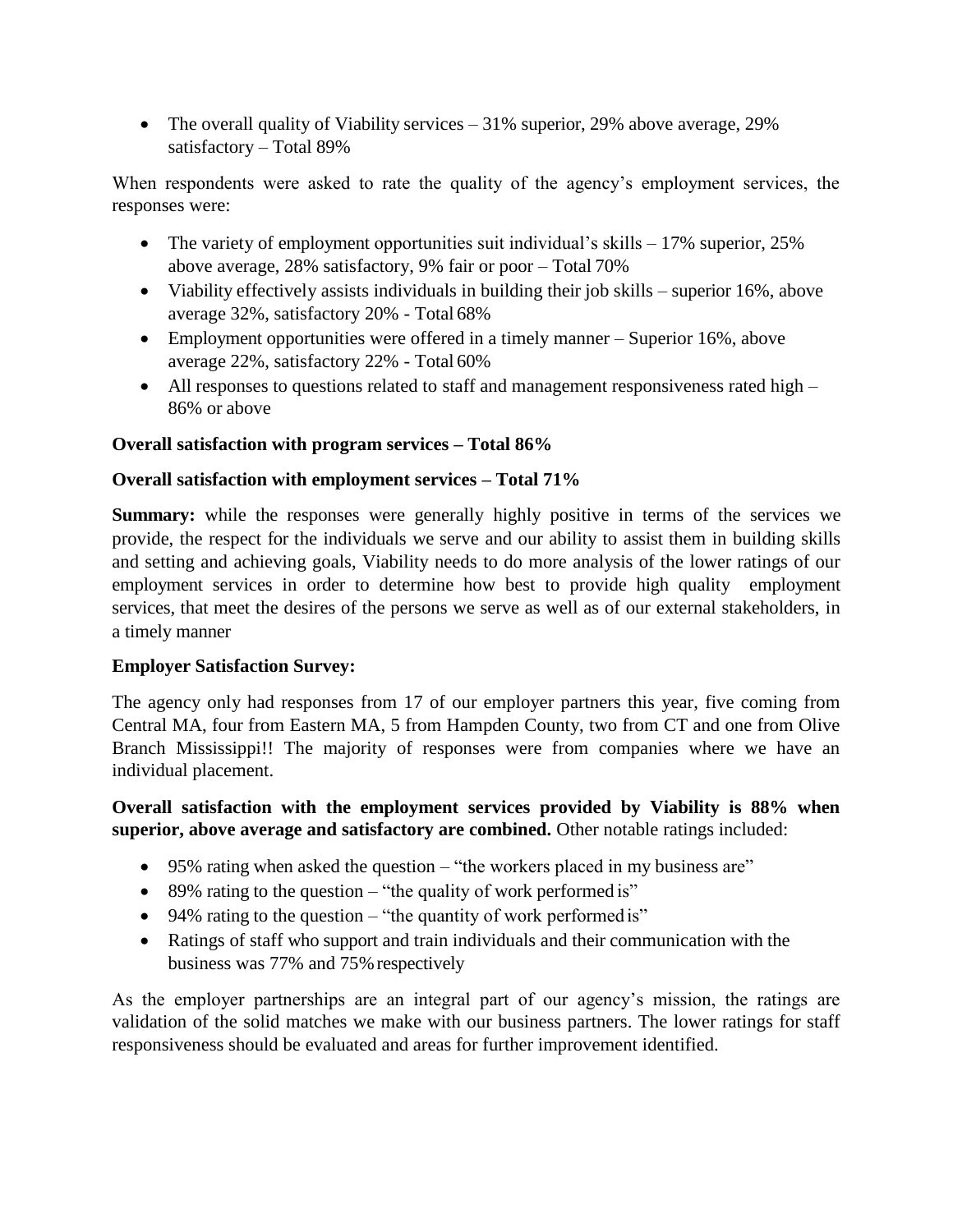#### **Member Satisfaction Surveys:**

During the summer and fall of 2018 Viability introduced its first member satisfaction survey to the individuals we serve. The survey was divided into six sections in order to capture all of the service models and programs the agency offers. There was a general category that asked questions about rights, culture, setting and achieving goals, the second section asked questions about employment services individuals received, the third was intended for our individuals in our Community Living services, the fourth for those involved in recreation services, and the fifth those receiving education services, and the sixth for those who were placed in volunteer opportunities.

Almost 600 program members responded to the survey and the totals were compiled in order to get an overall picture of the satisfaction level of the individuals we serve. A summary is provided below:

#### **General section:**

| "I feel my rights are respected"                                  | 96% satisfaction |
|-------------------------------------------------------------------|------------------|
| "Services assist me to gain independence"                         | 94% satisfaction |
| "services assist me to achieve my goals or in building my skills" | 93% satisfaction |
| "Viability staff know my culture and identify"                    | 94%              |
| "I am treated respectfully"                                       | 94%              |
| <b>Employment Services:</b>                                       |                  |
| "staff have assisted me to find a job"                            | 89% satisfaction |
|                                                                   |                  |

"job training and supports were offered when I needed them" 87% satisfaction

"I was assisted in setting and achieving my career goals" 82%

## **Community Living:**

This section was over-represented in terms of respondents, as it was determined that a number of members completed this section even if they weren't receiving services from Viability. Satisfaction rates were:

"I am happy where I live" 88% satisfaction

"I am satisfied with the supports I receive" 90% satisfaction

"My home/apt is in a safe neighborhood" 90% satisfaction

"My basic needs for food, heat are met" 94% satisfaction

Even though we know that not all of the respondents in this section receive direct services from Viability for their community living needs, these answers demonstrate that the folks we serve do feel supported and are living in safe areas and are satisfied with their living situation.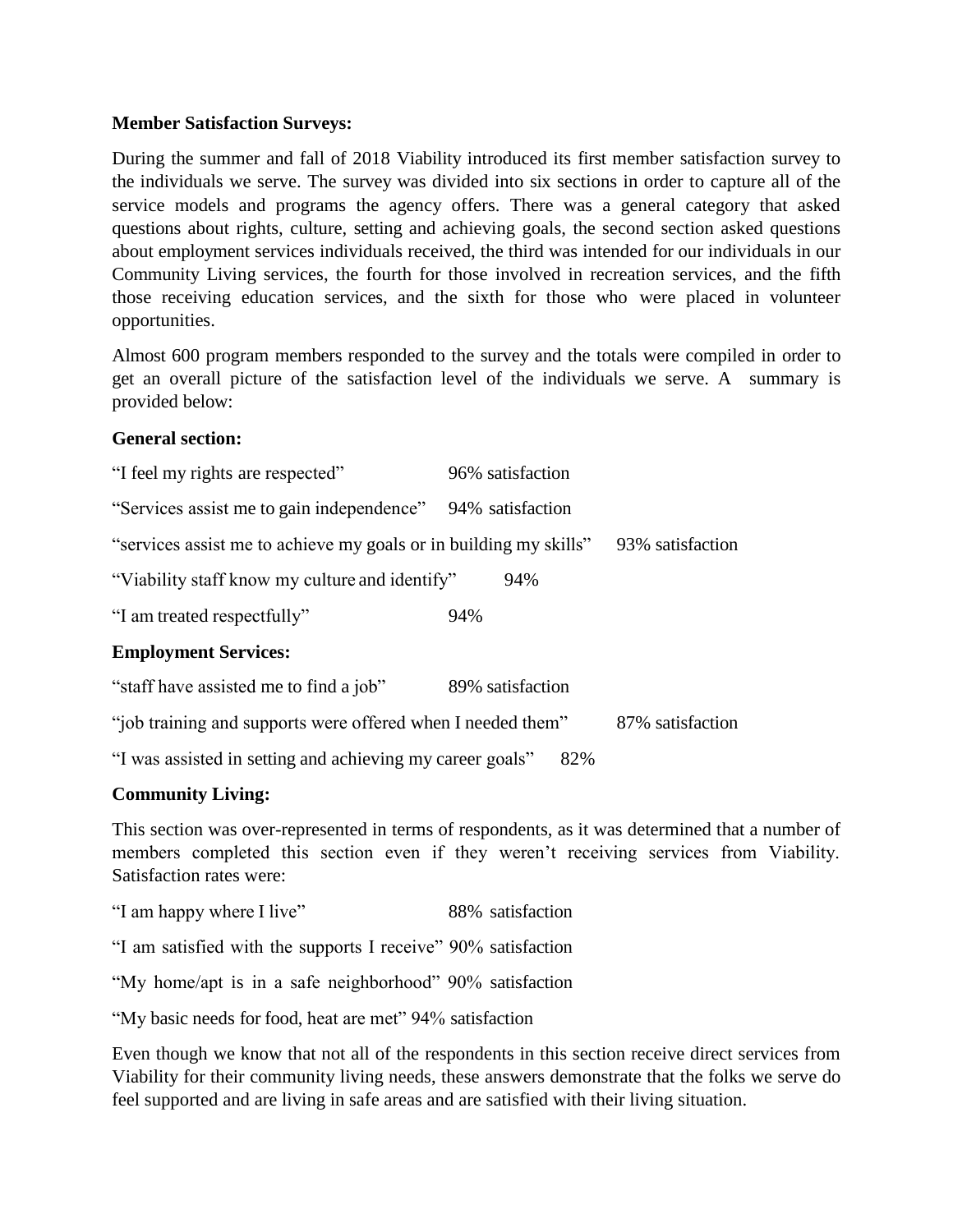#### **Recreation services:**

**"**I have opportunities to make friends" 90% satisfaction "I like the variety of activities offered" 90% satisfaction

## **Education services:**

**"**supports to reach my educational goals" 81% satisfaction

#### **Volunteer services:**

"I have enjoyed my volunteer experience" 88% satisfaction

"I have learned new things" 88% satisfaction

#### **Overall:**

#### **Overall, I believe that the services I receive are: 93% satisfaction**

While the responses are highly positive and reflect the level of satisfaction of the individuals for whom we provide services, the area where more attention needs to be paid is in the employment services we provide. The 71% satisfaction with employment services from our external customers and the lower rates from our program members reflects a need for the agency to train and educate our employment staff on best practices for identifying jobs in the community that reflect our folks needs, interests and aspirations.

As part of the continuous improvement process of our agency's MA Rehabilitation Commission Pre-ETS services, evaluations are sent by survey link to all students who participate in this service as well as to MRC counselors. Below are the results for fiscal year 2018.

• Pre-ETS Internship Eval

18 students took this survey. There were mostly yes, sometimes/somewhat, or no questions about having a positive internship experience, having enough support from the Pre-ETS staff and the employer staff, if the class material was useful for the internship. Overall, the students answered with YES. Most YES responses were between 80-100%, with the lowest rating at 72%. The questions that were answered with NO were about whether the internship clarified career goals and if that student would recommend the internship to another student. 16% of students said that the internship didn't help them clarify career goals, and 5% of students said they wouldn't recommend this internship to another student. There were also some short answer questions about what was learned and what they would like to share with the Pre-ETS staff. These included answers mostly about specific job skills they learned at the internship site, as opposed to soft skills.

#### Pre-ETS MRC Eval

This evaluation was provided to MRC staff about their experience working with Viability as a vendor, specifically for Viability's Pre-ETS program. 6 counselors took the survey. There was a mix of YES, SOMEWHAT/SOMETIMES, and NO questions, as well and short answer questions. The questions centered around why Viability was chosen, whether the counselors felt the Viability Pre-ETS program was valuable, if it was easy to work with the Pre-ETS staff, and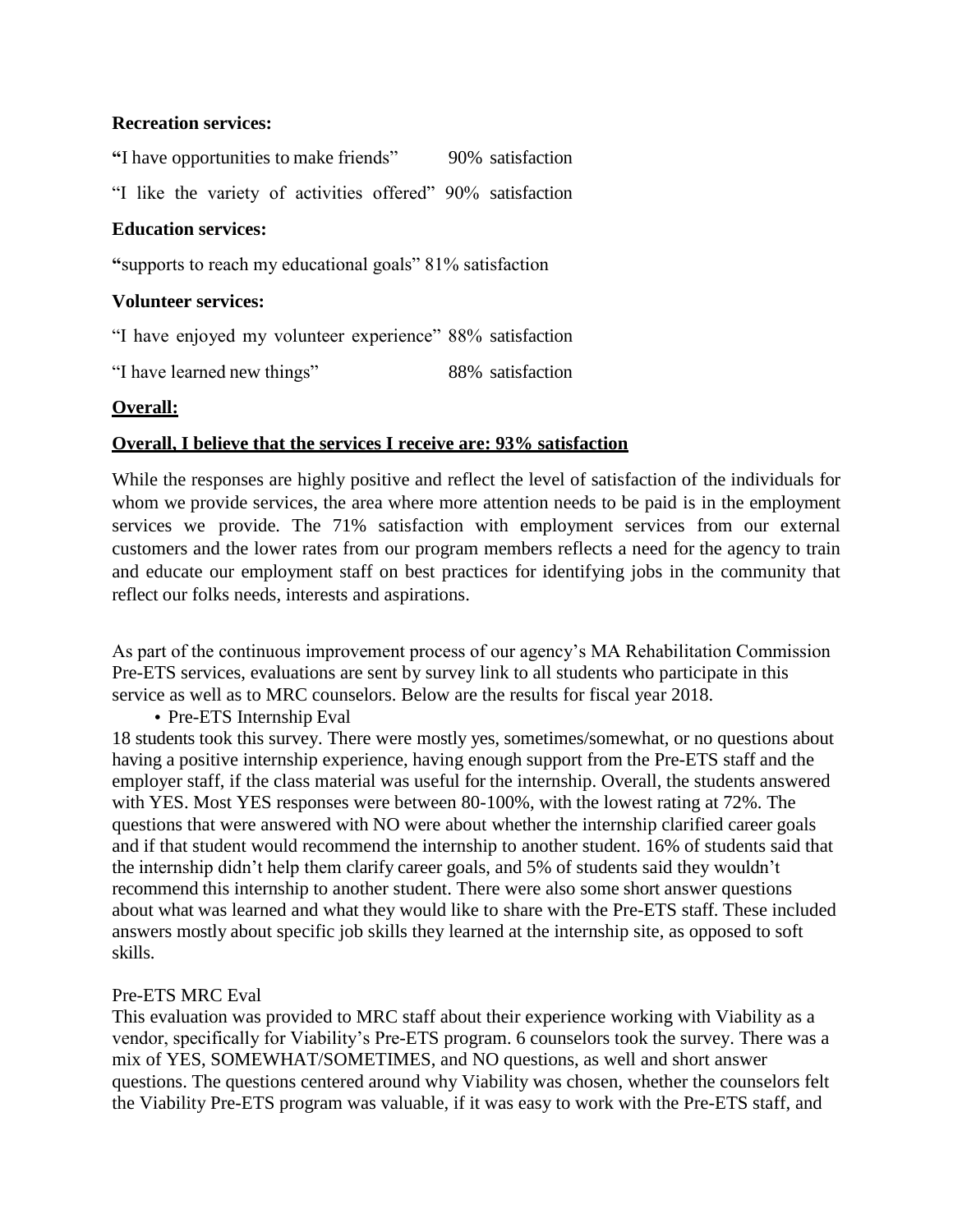what the strengths of Viability's Pre ETS program were, along with what could be improved upon. The final question asked which MRC office the counselor was from. Only the Springfield office took the survey, so all answers are from that specific office. All survey participants said that the program was valuable, most said that the Pre-ETS staff communicated effectively (67%), but 16% (1 participate) answered NO and 16% (1 participant) answered SOMEWHAT. In answer to the question about how to improve the program, it mostly had to do with students starting internships earlier on in the program. The answers to Viability's strength centered on client-centered service, communication, and student incentives.

#### Pre-ETS Class Eval

This survey had 50 results with some questions including answers ranging from STRONGLY DISAGREE to STRONGLY AGREE, and some questions asking for short answer responses. The answers ranging from STRONGLY DISAGREE TO STRONGLY AGREE were mostly for the facilitator being ready and engaging in the class. For these most of the answers were either agree or strongly agree. Only 2% or less chose strongly disagree or disagree. For the short answers, the questions concerned what they learned from class that was most beneficial to them and then what could be done to improve the program. These questions had a wide range of answers touching on what was taught in class. For what the program could improve, there were quite a few answers suggesting that the program teach basics on money management. Most students said they would recommend this program to a friend.

## **Member Exit Surveys:**

Surveys were mailed during the year to individuals discharged from services and their parent or guardian. Over 200 surveys were mailed out, however, the returned responses were low – only 22 were returned. A large number of mailed surveys were sent back due to incorrect addresses. This will need to be reviewed when an individual discharges to ensure that the agency has the correct address. A summary of those returned includes:

The majority of parents/guardians were highly satisfied with the services their family member received from Viability. A majority of the participants themselves also expressed satisfaction with the services they received, and if they were not highly satisfied did not identify any suggestions for improvement.

The agency will review the process of exit surveys to determine whether a better method is warranted in order to obtain more robust and accurate data.

#### **Employee Engagement Survey Summary**

**Overview:** During the month of October, we sent out a 21 question Survey via Survey Monkey link to all 491 employees of Viability, in order to gather information to assist the Quality Team and Executive Management Team in identifying the critical areas to focus on strategically in an effort to build a high functioning fully engaged workforce. A summary of the responses was reviewed by the Board of Directors at their Strategic Planning retreat and plans are in progress to address the most critical areas identified.

#### **Response Rate: there were 197 responses – a 40% response rate**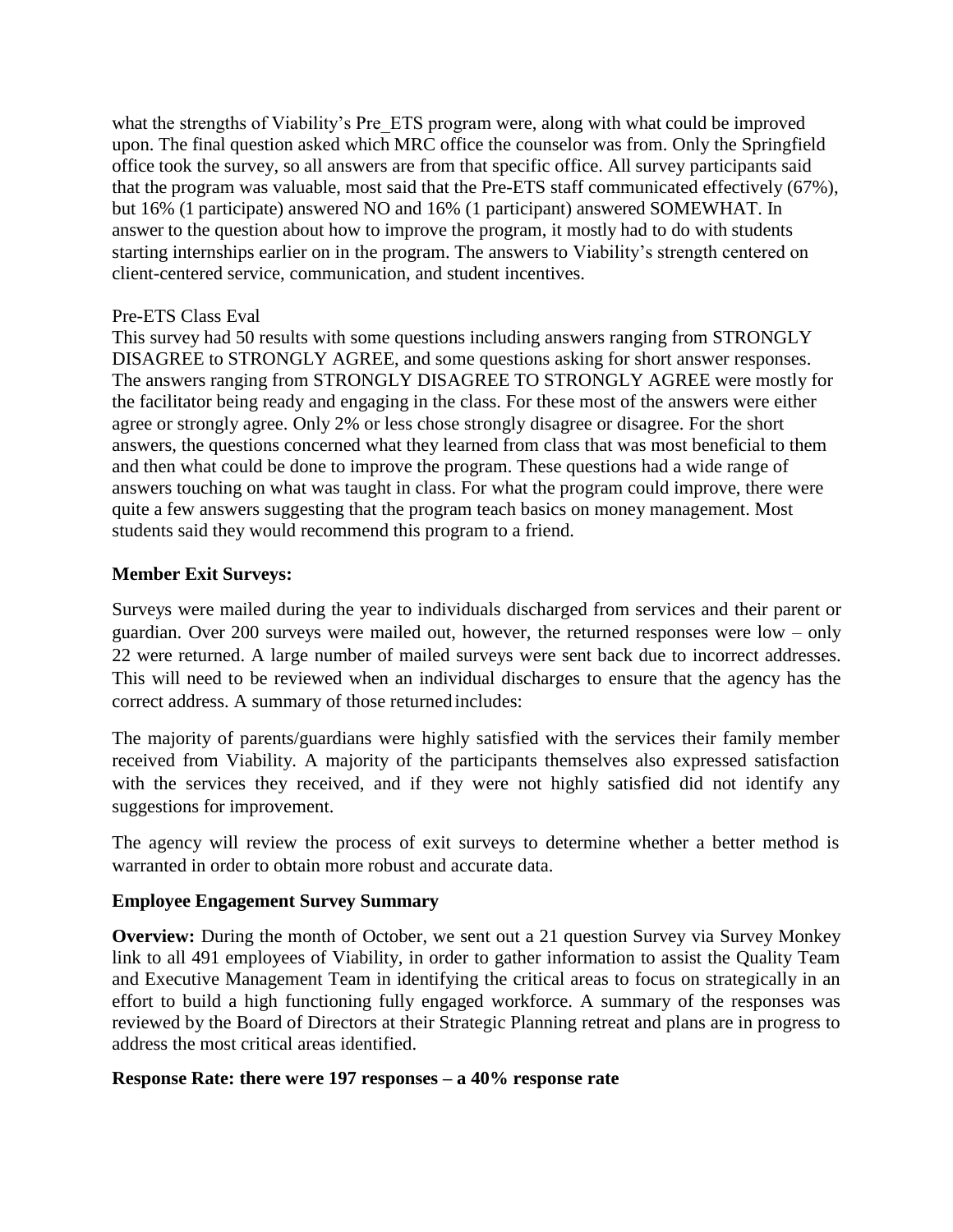## **Positive Themes:**

Employees feel they are helping to make the lives of the individuals we serve better, assisting them to achieve their goals. They enjoy the flexibility of the job, the teamwork, and making connections with employees and persons we serve. Many stated that they feel that the work they do is important, they get tremendous satisfaction from their jobs. Most employees feel valued and they believe that the agency is accepting and open to all disabilities and nationalities. They believe our culture is friendly, goal driven, purposeful, compassionate, person centered and resilient.

**Employees believe that a positive work culture** includes respect, clear and consistent communication, strong, fair and unbiased supervision, employee appreciation and recognition, training and professional development, and a focus on including employees in decisions that affect them.

**Quality Team and Employee Engagement Director.** Employees are optimistic about the Quality Team and feel that they are a team that can help identify career opportunities, developing high performing employees, a team that helps make employees feel valued and heard and assist new employees with their orientation to the agency.

**Opportunities for Improvement: Areas where employees identified opportunities for the organization to improve include:**

- **Increasing communication throughout the organization,**
- **Increasing staff accountability**
- **Decreasing turnover**
- **Continuing to work through the changes with the merger, including developing clear lines of authority, reporting mechanisms, fiscal, admin and HR systems and structures**
- **Creating career ladders and a pay structure that attracts and retains good employees.**

**Actions: Since the merger on July 1st, Viability has worked to create the "Viability Way" and culture and has taken numerous steps to address communication, and merger issues including:**

- The Board of Directors approved Viability's first Strategic Plan. Included among the 2018 Strategic Goals are a number related to our employees including creating a performance management system, implementing employee engagement metrics, reviewing benefits to coincide with emerging market trends, and implementing an agency wide management training program.
- Viability hired its first Chief Operating Officer, Lynn Ireland, who will be overseeing all of the pods, providing direct supervision and support to programs across the agency
- Vernon Carter has been hired as the organization's Director of Diversity, Inclusion and Employee Engagement
- Steps have been taken to improve communication across the agency by creating the Viability employee portal, developing the new Viability website, and working towards the organization being on one platform in the nearfuture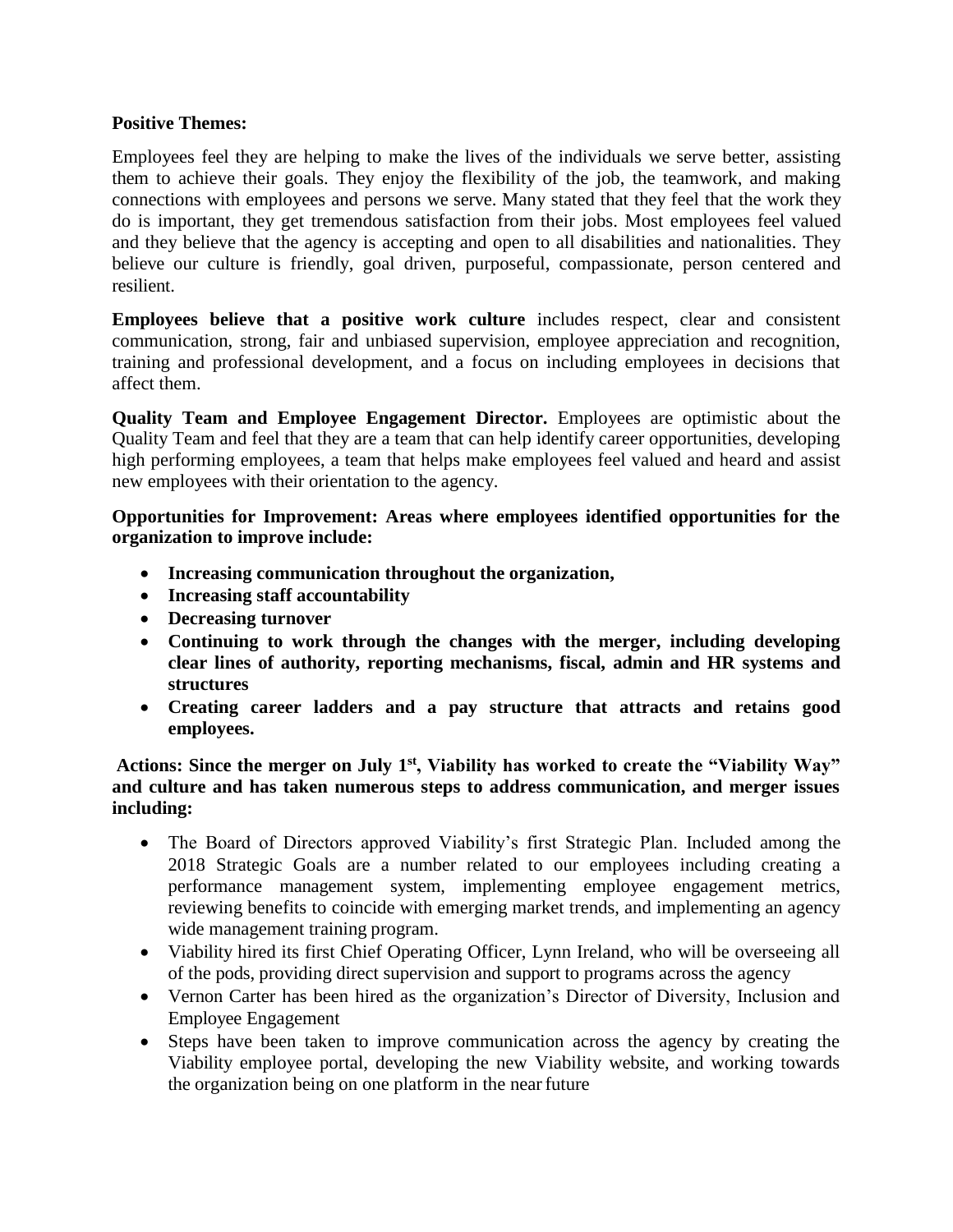- The new Viability Employee Handbook was rolled out in February The organization utilized the Society of Human Resource Management and the Jackson/Lewis Law firm to assist with the development of this document.
- The agency hired HR Solutions, a division of the Associated Industries of Massachusetts (AIM) to create the Viability Compensation Scale and the process of re-writing all job descriptions and aligning pay with positions so that Viability could have a consistent pay structure.

## **Human Rights Summary**

Viability served over 3400 members annually with a wide range of abilities. The agency created two committees and e n s u r e d t h a t required staff were trained in order to be equipped with the necessary information to assist member in the appropriate exercise of their human rights and to assist them in self-advocacy and decision making. The agency's Human Rights Officers are responsible to report on specific incidents concerning members with regard to the impact upon their human rights, including human rights violations, restraints, seclusions, restrictions or use of restrictive behavior modification plans. Each program was assigned a committee based on funding source to ensure regulations were upheld.

- Northampton Committee serves the Department of Mental Health, Massachusetts Rehabilitation Committee and the Department of Transitional Assistance.
- Springfield Committee serves the Department of DevelopmentalDisabilities.

# **Overall Highlights from Springfield Human Rights Committee**

The data collected covers the period between July 1, 2017 thru June 30, 2018.

There were 42 incidents, 8 restraints, 18 investigations and 5 complaints reviewed by the Human Rights committee. Each incident was reviewed and discussed if the committee had questions. The breakdown is as follows:

- $>$  Assaultive behavior 48% (20)
- $>$  Inappropriate behaviors 24% (10)
- $>$  Verbal Abuse 14% (6)
- Misc. (elopement, destruction, attempted assault) 14% (6)

Eight restraints were executed and documented for 3 Pyramid members. All were reviewed by the human rights committee and submitted to DDS and ISP teams for review. Behavioral guidelines are in place and all involved staff have received Safety Care training by a certified instructor. Eighteen (18) investigations were conducted by DDS with 22% (4) being substantiated for mistreatment or abuse. An action plan was developed and implemented for each substantiated investigation which included re-training of staff, disciplinary action in accordance with VIABIITY policy and member meetings to determine best practices for services.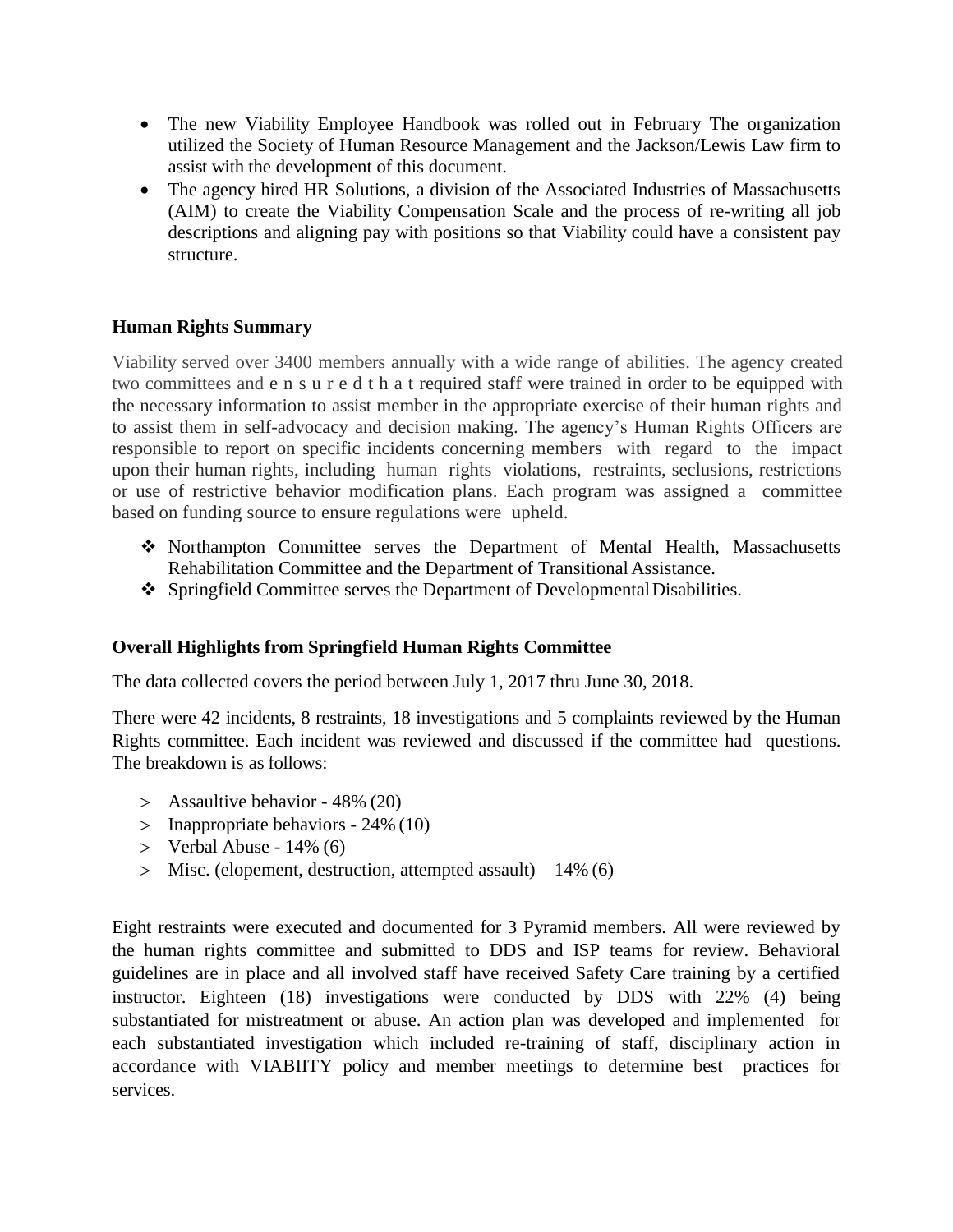Five  $(5)$  complaints were submitted to the committee by human rights representatives/members in the various programs. Each complaint was presented by the human rights officer on behalf of the member. The complaints were reviewed, discussed and recommendations were made to the program leadership. Follow up was conducted and all members were satisfied with the recommendation and actions by the program

## **Overall Highlights – Northampton Committee**

The data collected covers the period between July 1, 2017 thru June 30, 2018.

There were 13 incidents, 4 suspensions from the clubhouses and 15 money management plans reviewed. Each was reviewed and discussed by the committee. Of the 13 incidents:

- 5 were deaths from natural causes
- 3 were incidents with regards to behavior issues
- 2 were alleged assaults
- 3 were filed with DPPC regarding suspected discrimination, missing funds and suspected abuse

The committee also reviewed the 4 suspensions from the clubhouses. For each suspension, upon potential return to the clubhouse, a meeting is required with the Manager, Program Coordinator, and advisor to discuss a plan of action to ensure behaviors do not continue. All 4 individuals returned to the clubhouses with a plan in place.

For any individual were Viability is the representative payee, a money management plan must be created and reviewed by the human rights committee. Fifteen money management plans were reviewed and discussed by the committee. All the plans were approved by the committee.

If there is a significant incident or complaint being presented to the committee, it is recommended that the human rights advocate or the director of the program attend the committee meeting.

Human Rights Advocates attend a separate meeting to review human rights information.

#### Connecticut Abuse and Neglect / Human Rights Investigation Summary

There were 8 incidents where the Abuse Investigation Division required investigation. The incidents investigated were as follows:

- Abuse Staff engaged in a physical altercation with a member. The staff person was terminated and referred to the Abuse and Neglect Registry.
- Neglect A member went AWOL and required police intervention to find him. The investigation showed the staff person took their eyes off them for a moment allowing the individual to go AWOL. Staff was re-trained, and a procedure was put in place to keep and search the individual's favorite places. In addition, the individuals' program was adjusted to include more community time.
- Neglect Staff left an individual unattended in a 24-hour home and the individual did not have alone time. Staff said he was locked out of the individual's home and left whenhe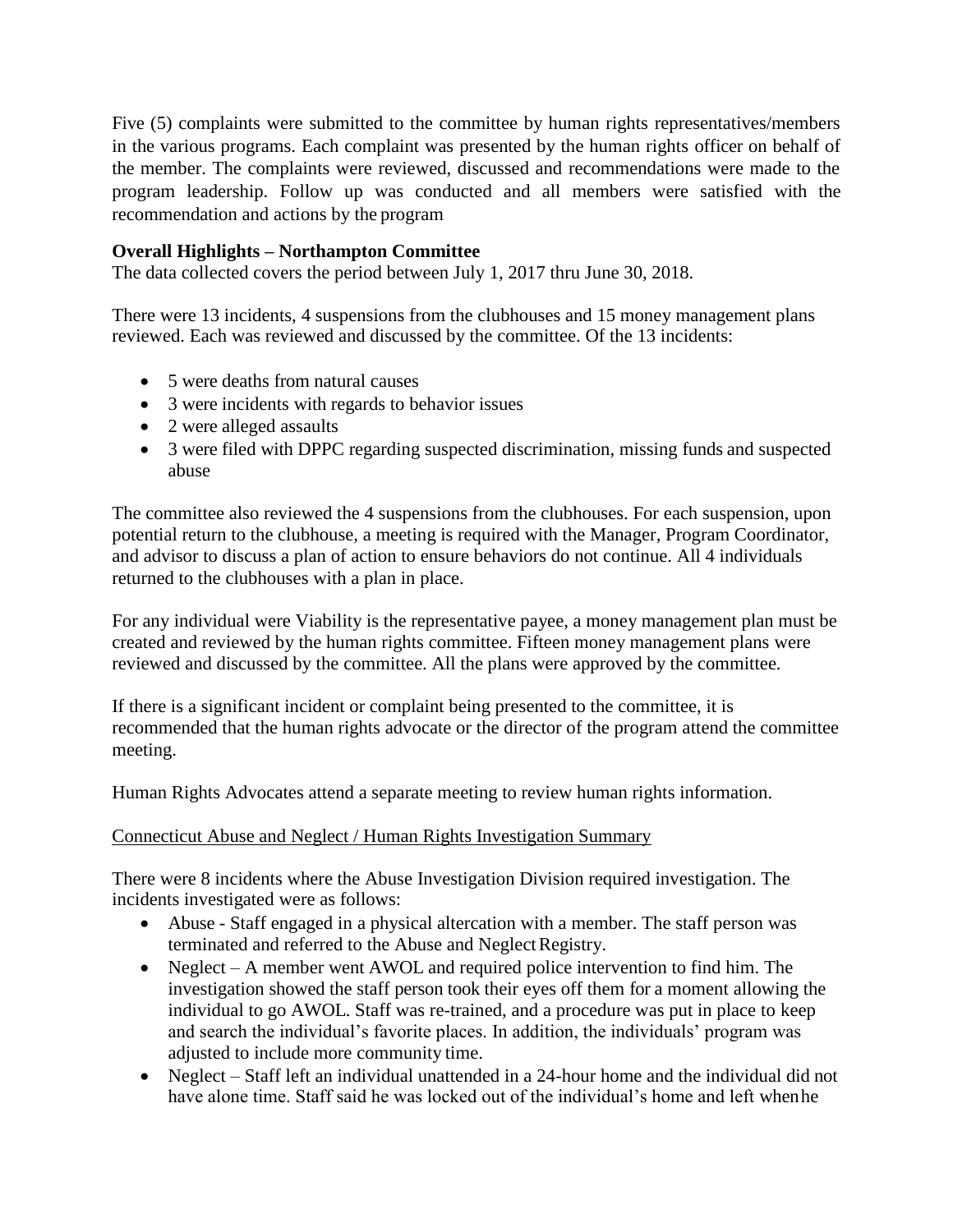could not get in. The staff was terminated and referred to the Abuse and Neglect Registry. Each apartment has keys to the other apartment in a lock box in case staff become locked out.

- Neglect Staff left a member unattended in a vehicle for an extended period of time. Staff was terminated and referred to the Abuse and Neglect Registry.
- Neglect Staff left an individual unsupervised in a 24-hour home when the individual did not have alone time. Staff was terminated and referred to the Abuse and Neglect Registry.
- Neglect (staff and programmatic)– Staff left an individual behind after an outing. Staff were given a written warning and retrained. The program was cited with neglect for failure to have a head count procedure in place and adequately document staff training on the level of supervision.
- Programmatic Neglect A member was dropped off at ADA and did not come into the program. He was found by the police in a near by store. The program was cited for neglect for not having a staff member great ADA and sign individuals into the program
- Programmatic Neglect Two individuals engaged in inappropriate behavior at the program. The individuals were large group support (1 staff to 8/10 individuals). The program failed to adequately supervise the individuals. A float staff was put in place to monitor individuals who leave the group.

There were several incidents where staff did not follow appropriate supervision guidelines resulting in termination and referral to the Abuse and Neglect Registry. The importance of supervision levels is emphasized when staff are being trained in an individual's level of need.

Three individuals were determined to be no longer an appropriate match for the programs they were in. Programs worked with the team to find alternative placements.

## **Program Services:**

Viability programs tracked key performance indicators for three quarters this year. A number of programs in the agency had not tracked quarterly key performance indicators and were not well versed in how to pull the data from the agency's Credible HER. As a result, there are gaps in the data with several service types. However, the indicators have been compiled and are reviewed below. During fiscal year 2019 an emphasis is on providing additional support and training to assist programs in being able to obtain data for their own services. In addition, the agency is working closely with programs to set key performance indicators that truly reflect what they want and need to know in order to assess the quality of their services. These newly revised indicators will be available during the second quarter of fiscal year 2019. The program service types include:

**Community Living, Transportation, Community Day Services, Employment Services, Job Training and Placement Services, Clubhouse Services, Adult Family/Foster Care and Student Transition Services.**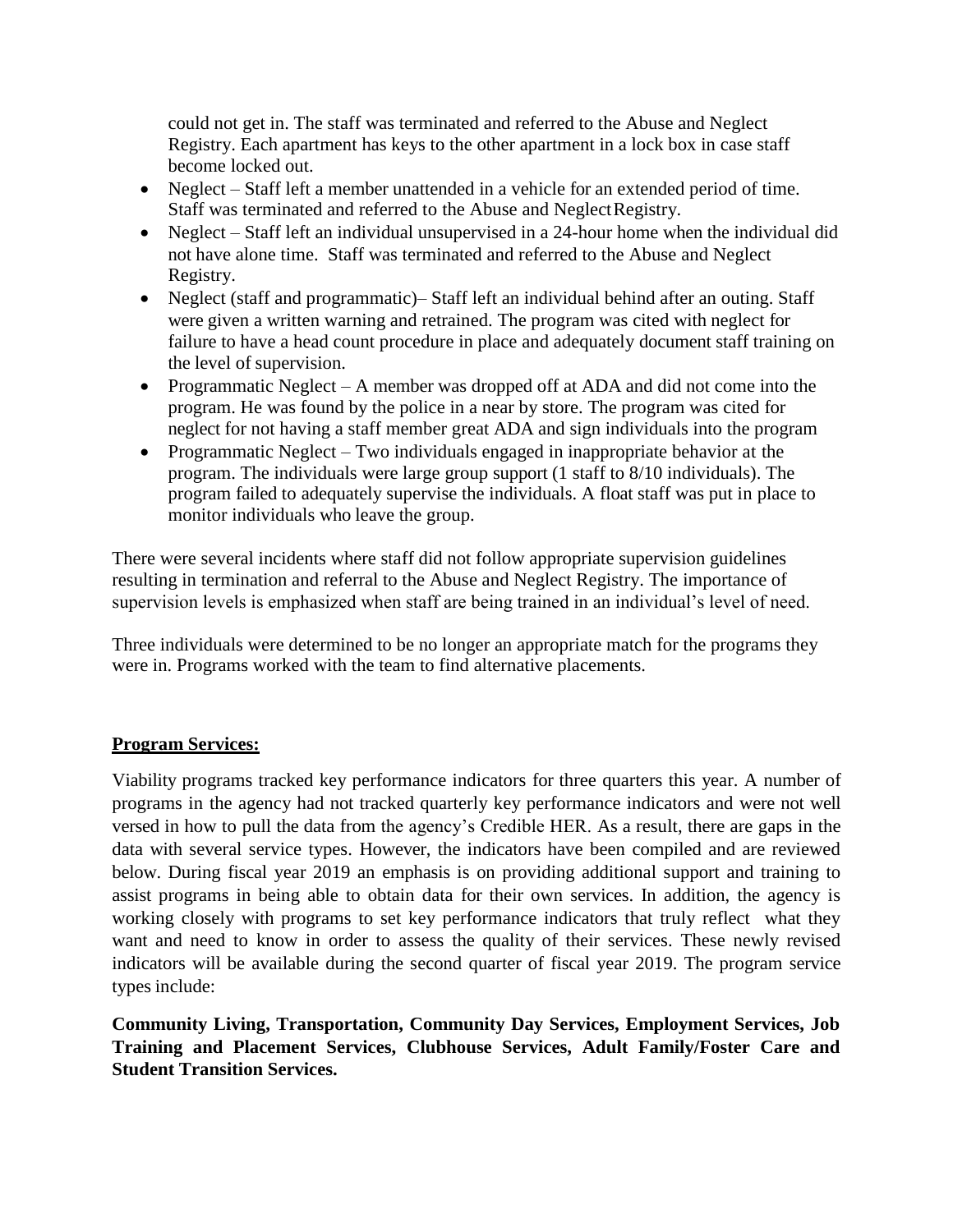## **Community Living**

Community Living services in Viability consist of programs operating in East Hartford, Connecticut, and Massachusetts sites in Pittsfield, Springfield, Holyoke and three agency clubhouses in Springfield, Westfield and South Central MA. The supported housing services under the clubhouses identified above were not included in these performance indicators for this first fiscal year but will be included for fiscal year 2019. There are both community housing as well as independent supported apartments where individuals are supported to maintain housing of their choice and live successfully in thecommunity.

The Holyoke DMH sub contract, as well as the Holyoke, Berkshires, and Springfield MA Rehab contracts and the Springfield Department of Developmental Services contracts all assisted the individuals they serve to maintain living in the community at 94% or above during the year, an indicator that the supports provided are enabling individuals to live successfully in the community. The Springfield and Holyoke services provided by sub contract for the Department of Mental Health served a total of 76 individuals, with Springfield demonstrating 92% of objectives and Holyoke 97% achievement of objectives. Four of the services tracked the achievement of health and wellness objectives, and of those program members served who set those goals, percentages were as follows: 27% achievement for the Springfield CBFS program, 100% for Holyoke CBFS program, 56% for Springfield DDS, 47% for Berkshire DDS services. Supported living services funded by MA Rehabilitation Commission tracked increased skill levels for those in our services and the one area – Holyoke, that reported on this indicator had 100% of individuals increase skill level at the time of their review. The Berkshire Wendell program, which serves individuals with dual diagnoses -mental illness and substance use disorders, tracks length of stay, and participation in recovery meetings and community activities. All participants were involved in recovery meetings, and approximately 47% were involved in community activities during the year. The agency's East Hartford Community Living programs served 38 individuals during the fiscal year, achieved 88% utilization, assisted an average of 99% of its participants in accessing health and wellness activities, and worked with all participants in accessing necessary medical, dental and follow up medical care.

## **Adult Foster Care:**

Viability provides AFC services in Springfield, Worcester, Holyoke, Pittsfield and Salem. Indicators that are being tracked include referrals, placements, medical days, total individuals served and achievement of physical/medical goals. A total of 187 individuals were served in caregiver or family homes during the fiscal year. In total there were 51 referrals into these services, with 25 placements, Holyoke being the highest with 9, capturing 100% of their referrals. Not all of the services reported on all of the health and wellness and physical/mental health objectives indicators as they had difficulty pulling from the electronic health record however, for those do did report Holyoke achieved 100% of both physical/mental health and health and wellness objectives reviewed, and Springfield achieved 99% physical/mental health and 65% of health and wellness objectives reviewed during the fiscal year. Medical days was tracked as an indicator however, the data wasn't valuable in determining a baseline for continuing analysis and will be dropped in fiscal year2019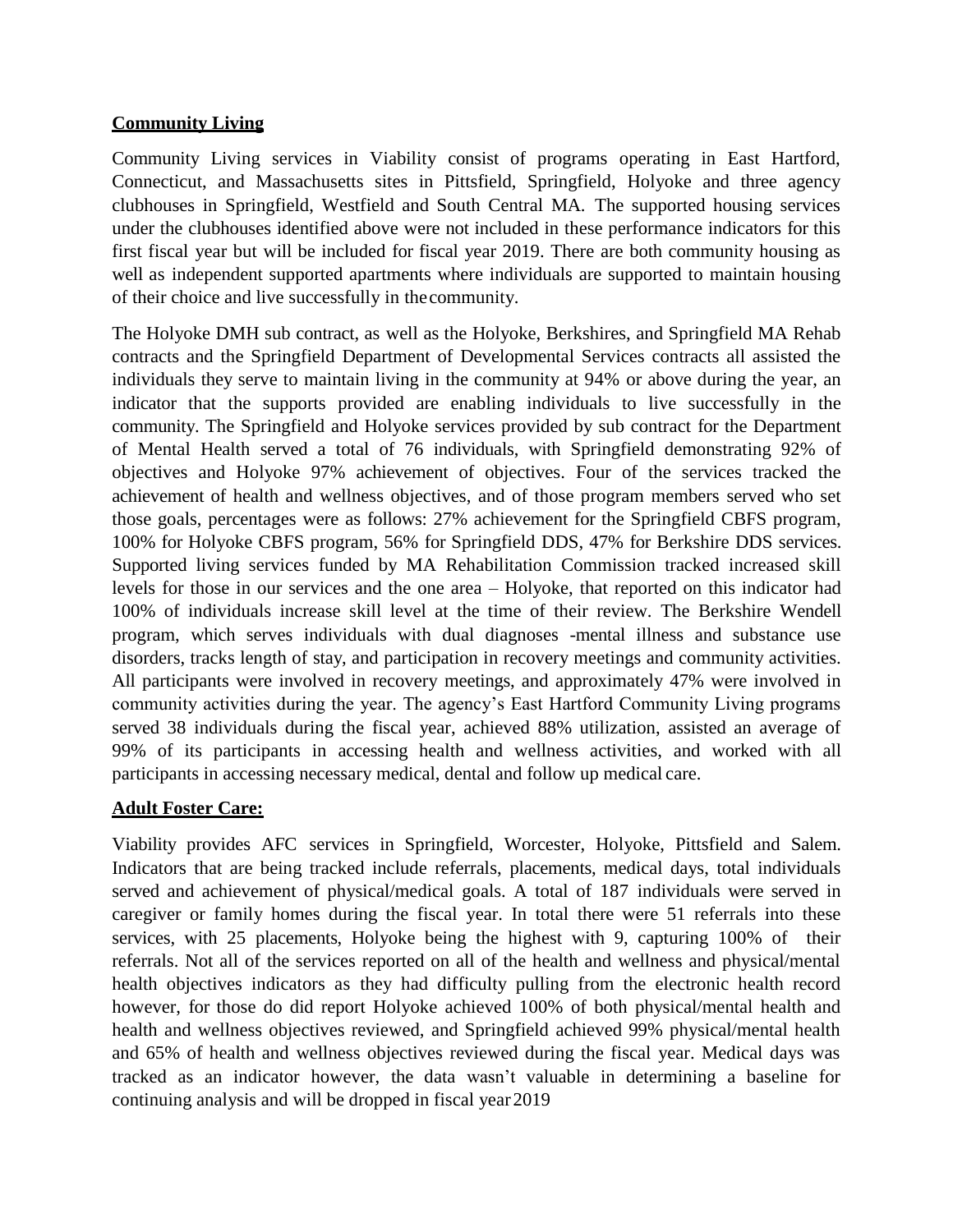## **Community Day Services**

Viability offers day services for individuals with developmental and intellectual disabilities in Windsor and Region 2 in CT, Springfield, Holyoke, Greenfield, Somerville and New York. Indicators tracked by the MA day services included percentage of those members on a job readiness track who participated in work or volunteer activities for more than 5 days a quarter: for Springfield that percentage was 98%, Greenfield 77%, Holyoke 100% and Eastern MA 100%. They also tracked the percentage of program members who went out in the community during the quarter -a cornerstone of this Community Based Day Service model. All four programs had above 92% community participation. The percentage of objectives achieved by program members included 95% for Springfield, 62% for Greenfield, not captured for Holyoke and 87% in Eastern MA. The utilization for these services included: 95% for Springfield, 94% for Greenfield, 92% for Holyoke and 87% for Eastern MA.

The Windsor and Region 2 day services tracked percentage of members offered community based activities and both programs offered community activities 100% of the time. The percentage of members spending time in the community was not clearly indicated so this is not being reported on. 73% of Windsor and 79% of Region 2's objectives were met by members when their goals were reviewed. Windsor did not report on utilization but Region 2 had 73% utilization by the end of the fiscal year.

Pyramid project in Springfield -a MA Health funded day service for those with more significant physical, intellectual and developmental challenges served 103 individuals during the fiscal year. Of those an average of 83 actively participated in physical activities designed to address wellness goals, and an average of 76 participated in community activities during the year. A utilization goal for tracking the capture of dollars from MA Health as well as the enhanced staffing funding provided by DDS in MA will be added to the indicators during fiscal year 2019.

New York offers both Day Habilitation services as well as Community Habilitation Services, both funded by OPWDD – Office for People with Developmental Disabilities. The day hab service received only two new referrals during the year and Com Hab (individual supports out in the community) received 6. Day Hab was at an average capacity of 85% at the end of the fiscal year. Both programs did not report on utilization as well as percentage of objectives met, however, both services assisted 100% of the members in their programs to meet at least one of their goals during the year.

#### **Employment services**

Employment services are provided throughout Viability's geographic areas and are funded by our states' Department of Developmental Services, Vocational Rehabilitation commissions, Department of Transitional Assistance, as well as through sub contracts with MA Department of Mental Health, and include such services as vocational assessments, direct placement, group supported employment and long term, ongoing supported employment services. The program options include pre-vocational services to assist individuals in getting ready to go to work, placement in group settings, transitional as well as independent and competitive placements. In Massachusetts, programs that provide employment services funded by DDS include Holyoke,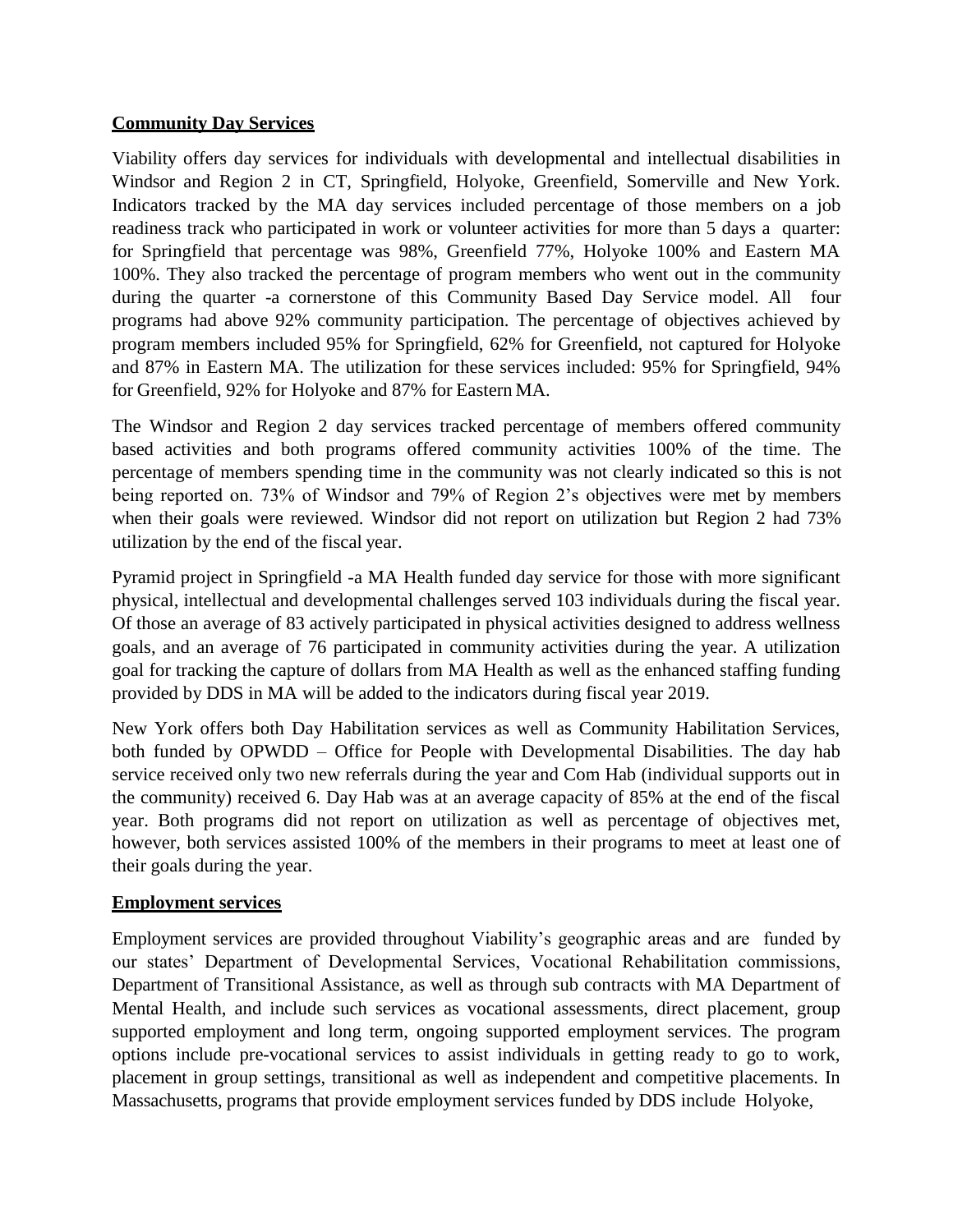Springfield, Greenfield and Eastern MA. In CT, DDS funds employment services in Region 1, Region 2 and Windsor. The Department of Mental Health in Massachusetts funds clubhouse models where transitional, supported and independent employment services are offered. The clubhouse model employment services will be described later in this document. CT employment services also receive funding from the Bureau of Rehabilitation Services, funding direct placement as well as Job Training and Placement services. A summary of performance indicators includes:

MA DDS employment served 320 individuals during the fiscal year, and there were 24 placements made during the year (although not all programs reported all four quarters so this figure is probably low.) These four programs provided ongoing support to 207 individuals during the year and three out of the four services had 100% achievement of objectives that were reviewed during the year with Holyoke having 89% goal achievement. Utilization for the four services was as follows: 93% Eastern MA, 98% Springfield, 93% Holyoke, and 85% Greenfield. With changes in management during the year at Greenfield, this program received far fewer referrals, and was not able to maximize their contract due to short staffing and the need to rework relationships with DDS, our funder.

CT DDS services reported on similar indicators. They provided services for 92 individuals during the year, reported on goal achievement percentages of 85% and above for all three areas, and ended the year with utilization of 104% for Region 1, 70% for Windsor and 81% for Region 2 – demonstrating the need for more efficient and effective systems to maximize billing. For the three areas in CT where DDS employment services are provided, Windsor had a 98% retention rate with the other two areas showing 100% of those placed maintaining their employment for more than 90 days.

The CT Bureau of Rehabilitation Services contracts which operate in Region 1, Region 2 and Hartford had the following results: Region 1 had a 53% placement rate for the year, 72 % for Region 2and a 48% placement rate for Hartford. Their utilization rates for the year averaged 53% for all three. All three areas receive a significant number of referrals for assessments, together they totaled 87 assessment referrals. In terms of effectiveness of job placements, 100% of Region 1's placements maintained their employment for more than 90 days, 80% for Hartford and 75% for Region 2. Placement rates – meaning the number placed over the number requesting placement were: 53% for Region 1, 48% for Hartford and 72% for Region 2.

Viability contract with MA vocational rehabilitation agency, MA Rehabilitation Commission through a statewide contract and offers services in Holyoke, Eastern, MA, Worcester and the Berkshires. Due to funding cuts this fiscal year, some of the expected referrals were not made and therefore not all contracts were able to bill out completely. Utilization for Holyoke was 97%, 95% for Eastern MA (reporting on two quarters only), and not available for Worcester and the Berkshires. The rate of individuals who maintained their employment for more than 90 days with support included 52% for Holyoke, 89% for Eastern MA, and 95% for Worcester, with the Berkshires only supporting one individual newly placed during the year. Altogether, the three areas received 242 referrals during fiscal year 2018.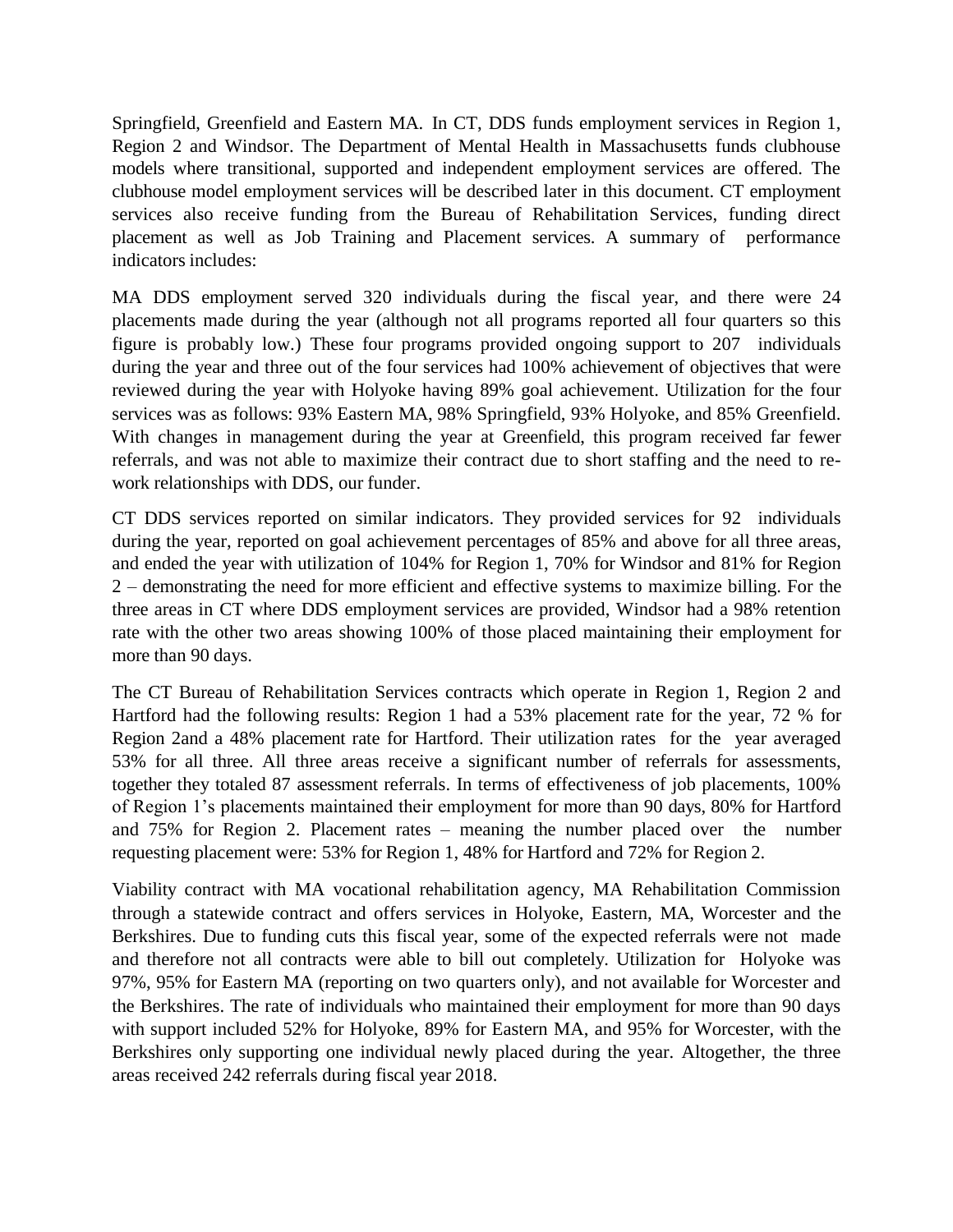Viability's Eastern MA services also contract with the Department of Transitional Assistance to provide assessments, skills training, job placement and support. The performance indicators were reported on for quarters three and four but showed a high percentage of enrollment – 99%, 100% completion of the skills training component and 67% retention in jobs for 90 days or more (for the Model 2 component).

New York employment services for individuals with intellectual and developmental disabilities provided supports to 23 individuals during the fiscal year, and placed one individual in a job during the year. This contract primarily supports individuals long term and therefore doesn't see the volume of referrals that a vocational rehabilitation agency would see. 100% of the members served achieved at least one goal in their individual rehabilitation plan.

#### **Job Training and Placement Services**

Viability contracts with BRS in CT to provide Job Training and placement services at several large job sites in Connecticut, including Mohegan Sun, Walgreens Distribution Center, CVS and Advanced Auto. During the fiscal year Region 1 had 92% of individuals enrolled complete their training and 94% who were eligible for hire offered jobs. In Region 2 75% of those enrolled completed the training and 89% were offered employment.

## **Clubhouse Services**

Six clubhouses operate in Western and Central Massachusetts under Viability. These programs measure effectiveness, and efficiency through tracking a number of indicators, including new enrollments, "capture" of new enrollments, average daily attendance, utilization as well as employment placements in both competitive and transitional employment. Two of the smaller clubhouses – Berkshire Pathways in Pittsfield and Tradewinds in Southbridge, had significant numbers of referrals during the fiscal year, both almost double what the other programs received. Introductory member participation – which tracks whether new members actually stay engaged and involved was consistent among five of the six clubs at between 50-69%, with Lighthouse in Springfield having the lowest at 22%. This program saw turnover of their director during the second quarter of the fiscal year. Four clubhouses billed out at 100% utilization, one at 99% and one at 94%. These utilization figures are fairly consistent over the last several years. An indicator that has been tracked by these programs but will also be reported on to our funding source – the Department of Mental Health, is "external education" -the percentage of our active membership who are involved and enrolled in education or training outside of the program. This indicator ranged from 0% for Odyssey House in Holyoke to 10% for Lighthouse in Springfield. This important indicator will receive significantly more emphasis not only because of the DMH requirement but also due to the fact that our Viability clubhouses should be assisting our program members in returning to school in order to create career paths. 162 members were placed in competitive/supported jobs this year, and 231 individuals were supported to maintain their employment.